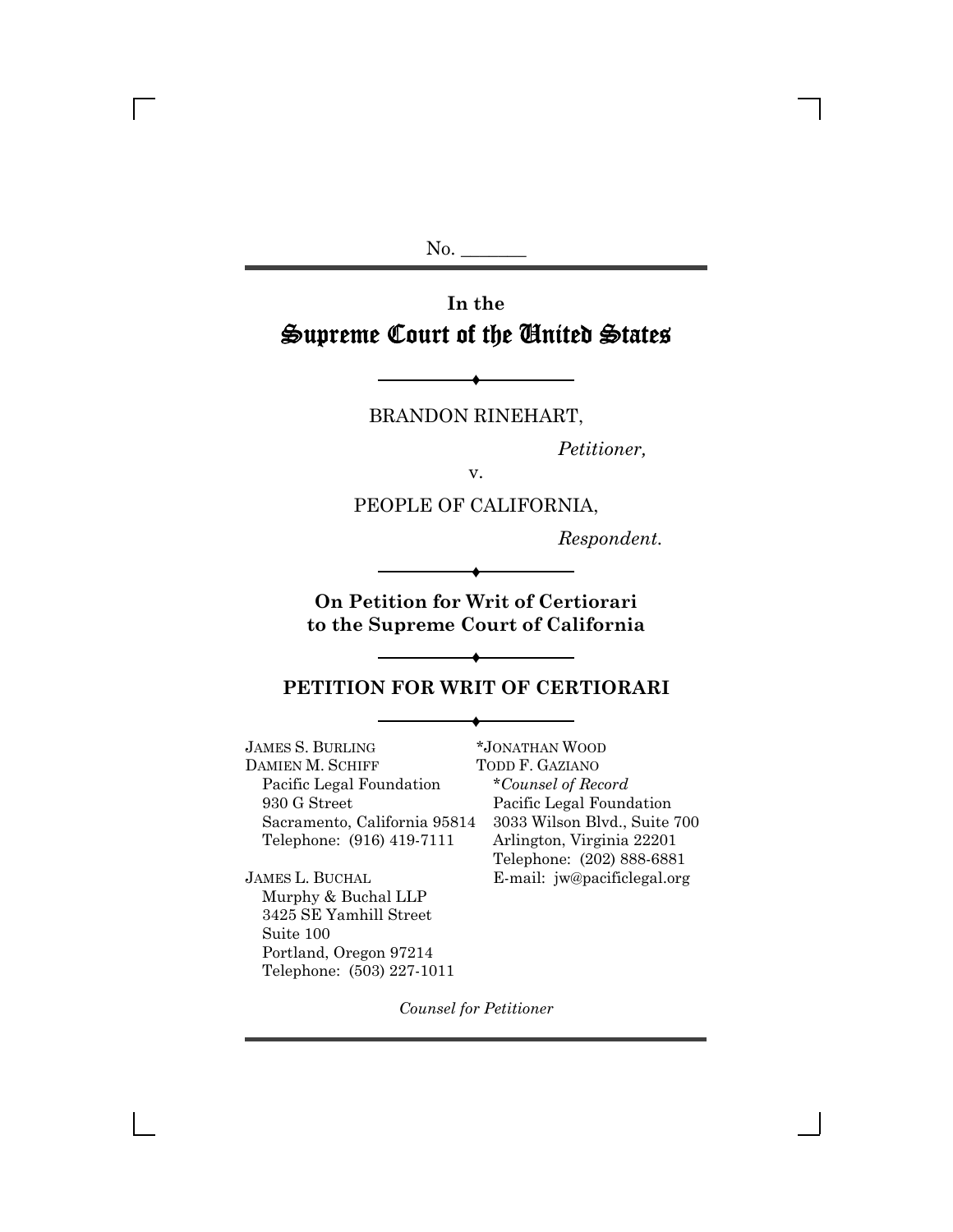## **QUESTION PRESENTED**

Did the Supreme Court of California err in holding, in conflict with decisions of the Eighth Circuit, Federal Circuit, and Colorado Supreme Court, that the Mining Law of 1872, as amended, does not preempt state bans of mining on federal lands despite being "an obstacle to the accomplishment and execution of the full purposes and objectives" of that law?

 $\Box$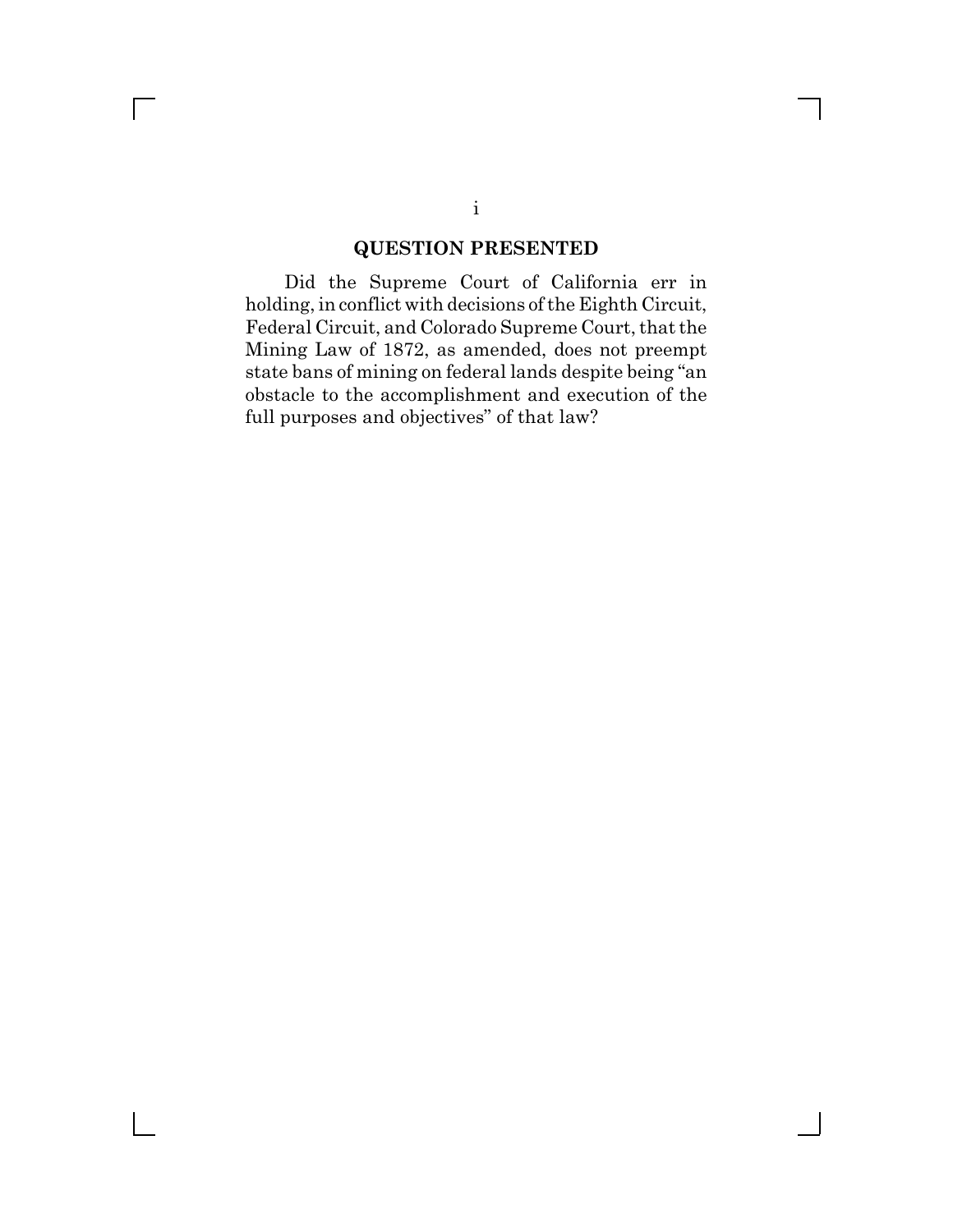### **PARTIES TO THE PROCEEDING**

Brandon Rinehart is the defendant in this criminal case and was the respondent in the Supreme Court of California. The People of the State of California were the petitioners in that court, where the United States of America also participated as *amicus curiae*.

 $\Box$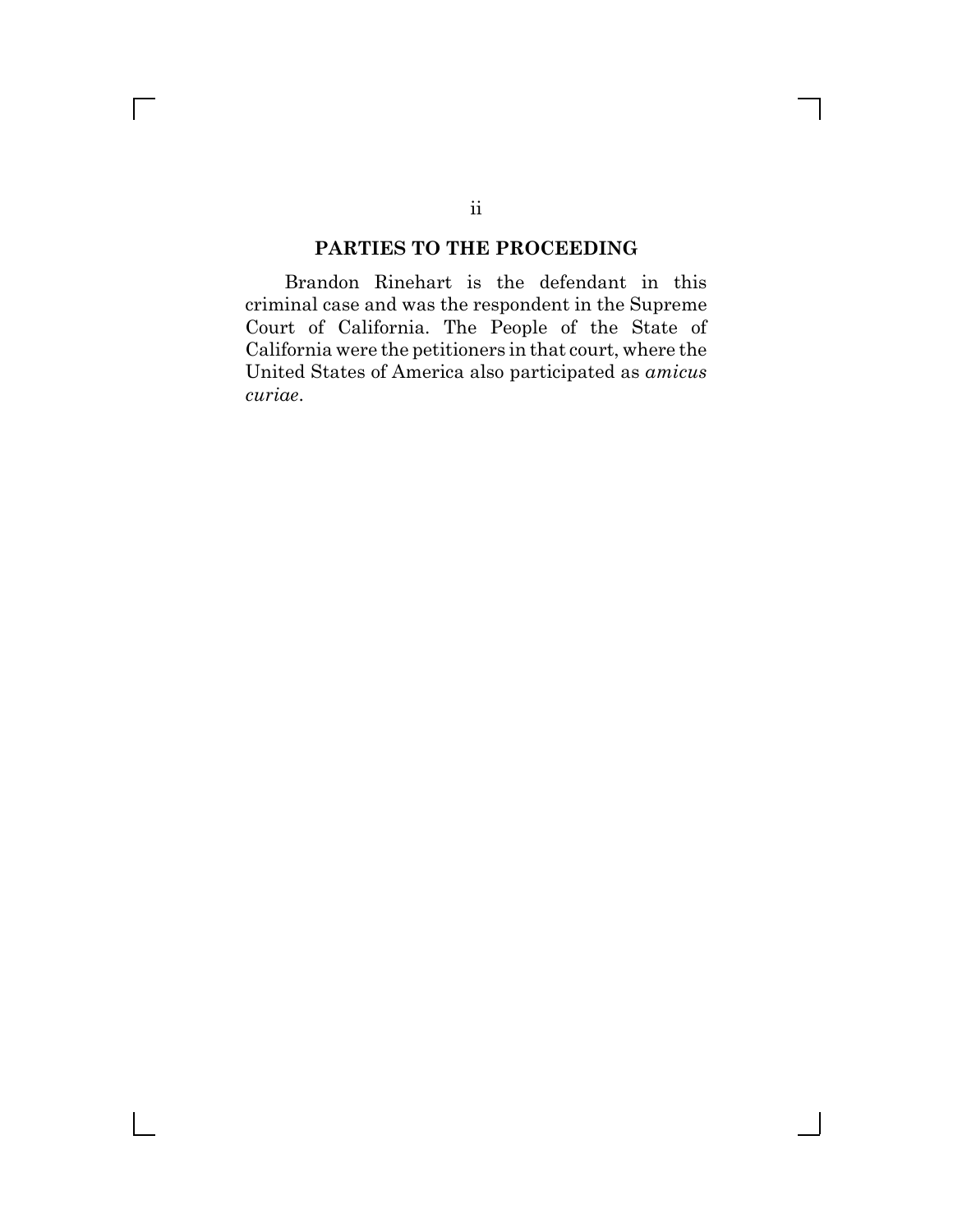# **TABLE OF CONTENTS**

|             | QUESTION PRESENTED  i                                                                                                                                               |
|-------------|---------------------------------------------------------------------------------------------------------------------------------------------------------------------|
|             | PARTIES TO THE PROCEEDING ii                                                                                                                                        |
|             | TABLE OF AUTHORITIES  v                                                                                                                                             |
|             | PETITION FOR WRIT OF CERTIORARI  1                                                                                                                                  |
|             |                                                                                                                                                                     |
|             |                                                                                                                                                                     |
|             | CONSTITUTIONAL AND STATUTORY<br>PROVISIONS AT ISSUE  2                                                                                                              |
|             |                                                                                                                                                                     |
|             | STATEMENT OF THE CASE  6                                                                                                                                            |
|             | REASONS FOR GRANTING THE WRIT  20                                                                                                                                   |
|             |                                                                                                                                                                     |
| L.          | THE DECISION BELOW CONFLICTS<br>WITH DECISIONS FROM THE EIGHTH<br>CIRCUIT, FEDERAL CIRCUIT, AND<br>THE COLORADO SUPREME COURT  20                                   |
| $A_{-}$     | The Decision Below Is Inconsistent<br>with This Court's Reasoning in<br>California Coastal Commission                                                               |
| $B_{\cdot}$ | The Decision Below Conflicts with<br>a Decision of the Eighth Circuit $\ldots$ 23                                                                                   |
| $C_{\cdot}$ | The Decision Below Also Conflicts<br>with Pre-Granite Rock Decisions<br>from the Federal Circuit and the<br>Colorado Supreme Court $\ldots \ldots \ldots \ldots 25$ |

iii

 $\overline{\Gamma}$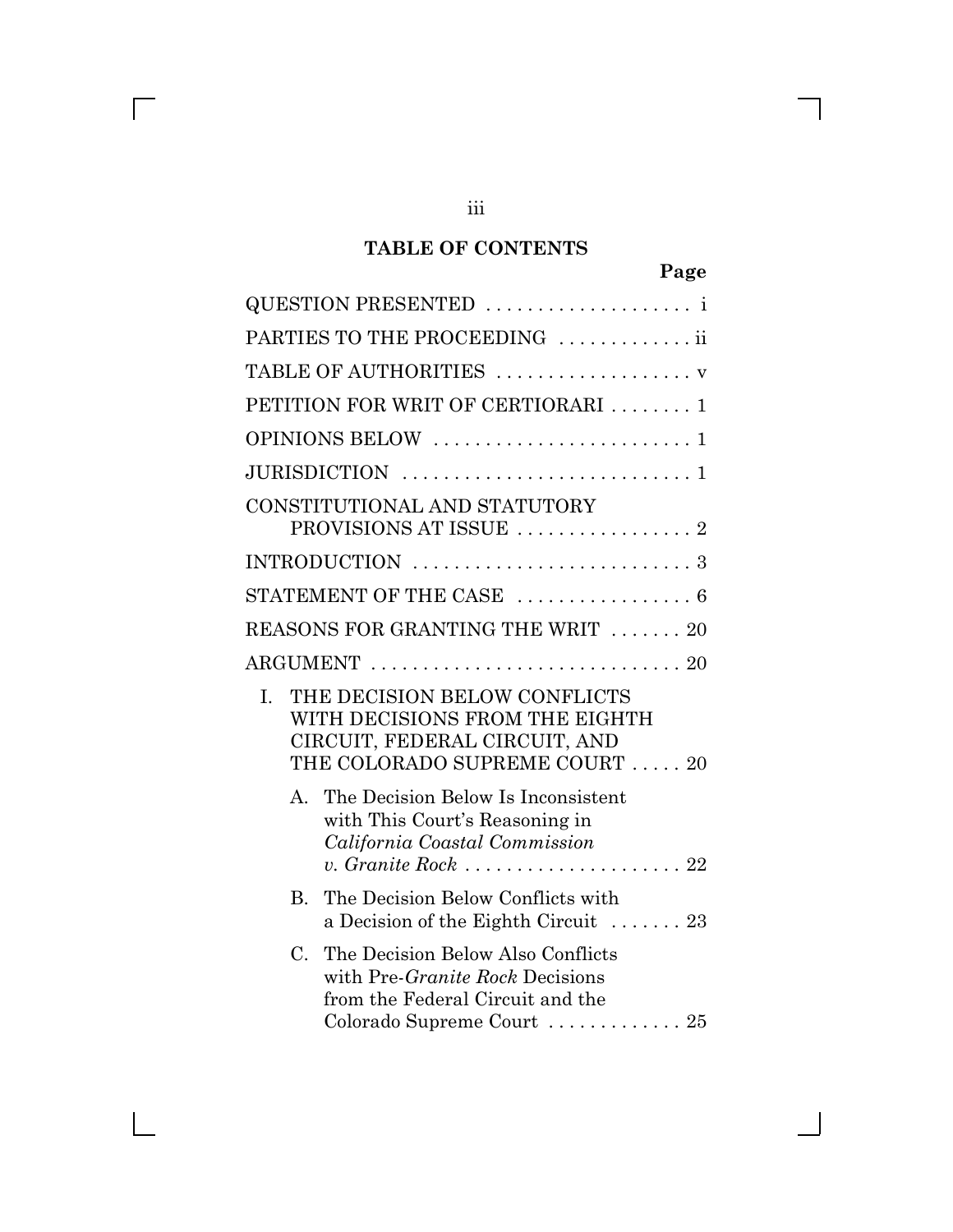# **TABLE OF CONTENTS—Continued Page**

| II. WHETHER STATES MAY FORBID                                               |
|-----------------------------------------------------------------------------|
| FEDERALLY ENCOURAGED ACTIVITY                                               |
| ON FEDERAL LANDS IS AN ISSUE                                                |
| OF NATIONAL IMPORTANCE  27                                                  |
| $CONCLUSION \dots \dots \dots \dots \dots \dots \dots \dots \dots \dots 32$ |

## APPENDIX

| Decision from the Supreme Court<br>of California, filed Aug. $22, 2016$ A-1                                                                                                                                                                     |
|-------------------------------------------------------------------------------------------------------------------------------------------------------------------------------------------------------------------------------------------------|
| Order Denying Petition for Rehearing,                                                                                                                                                                                                           |
| Decision from the California Court<br>of Appeal, Third Appellate District,                                                                                                                                                                      |
| Order of Judgment, dated May $15, 2013$ D-1                                                                                                                                                                                                     |
| California Department of Fish and Wildlife<br>Report to the Legislature Regarding<br><b>Instream Suction Dredge Mining Under</b><br>the Fish and Game Code, Apr. 1, 2014<br>$(excluding attachments) \dots \dots \dots \dots \dots \dots \dots$ |
|                                                                                                                                                                                                                                                 |

iv

 $\overline{\Gamma}$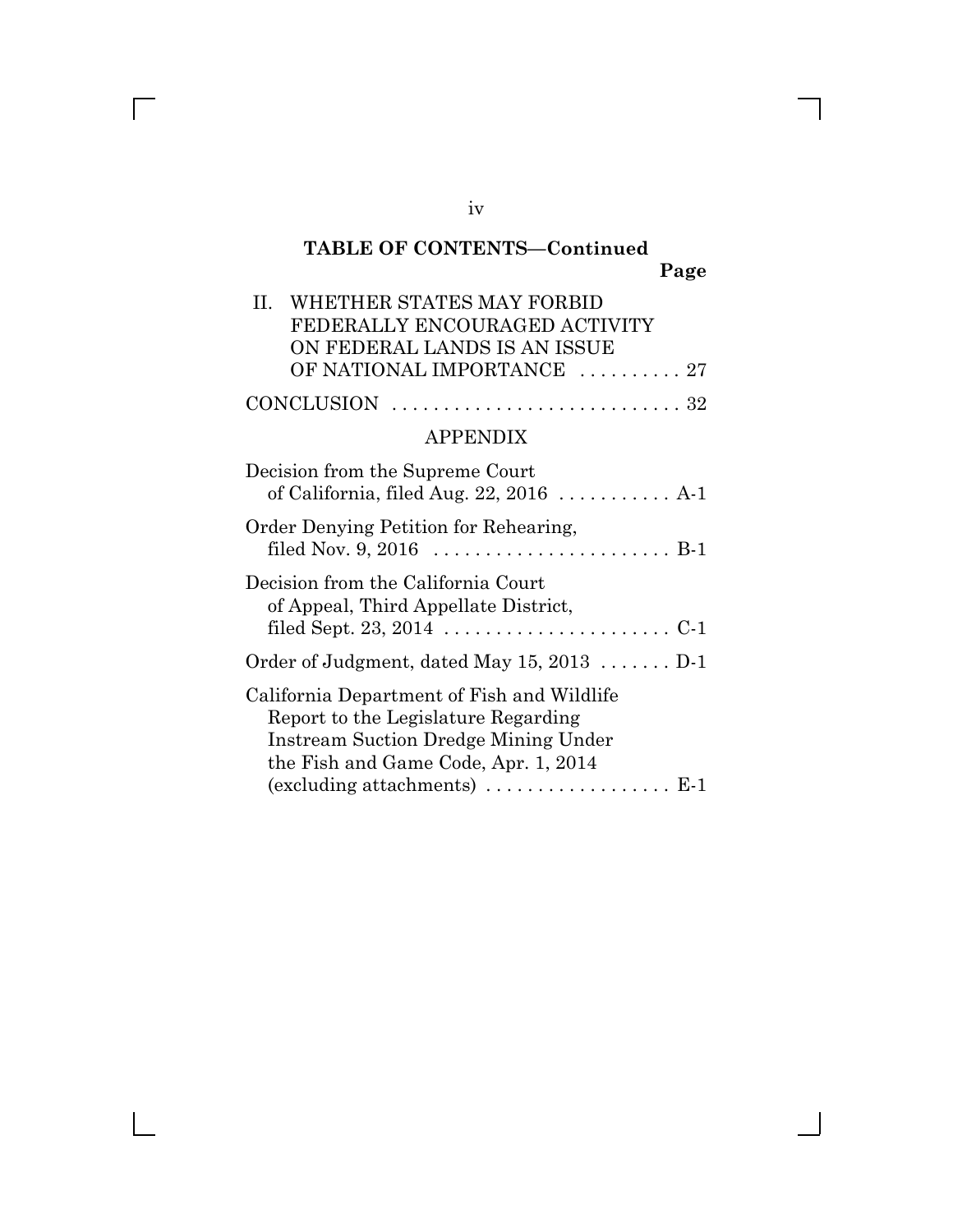# **TABLE OF AUTHORITIES**

**Page**

# **Cases**

| Altria Group, Inc. v. Good,                                                                          |
|------------------------------------------------------------------------------------------------------|
| <b>Bob Jones University v. United States,</b>                                                        |
| Brubaker v. Bd. of Cnty. Commissioners,<br>652 P.2d 1050 (Colo. 1982)  5, 21, 26-27                  |
| Butte City Water Co. v. Baker,                                                                       |
| California Coastal Comm'n v.<br>Granite Rock Co.,<br>$480$ U.S. 572 (1987)  4-5, 16, 21-23, 30       |
| California ex rel. State Land Comm'n v.<br>Yuba Goldfields, Inc.,<br>752 F.2d 393 (9th Cir. 1985) 17 |
| Cameron v. United States,                                                                            |
| Camfield v. United States,                                                                           |
| Cascadia Wildlands v. Thrailkill,<br>806 F.3d 1234 (9th Cir. 2015) 30                                |
| Cottonwood Environmental Law Center v.<br>U.S. Forest Service,                                       |
| Crosby v. Nat'l Foreign Trade Council,                                                               |
| Geer v. Connecticut, 161 U.S. 519 (1896)  31                                                         |

v

 $\overline{\Gamma}$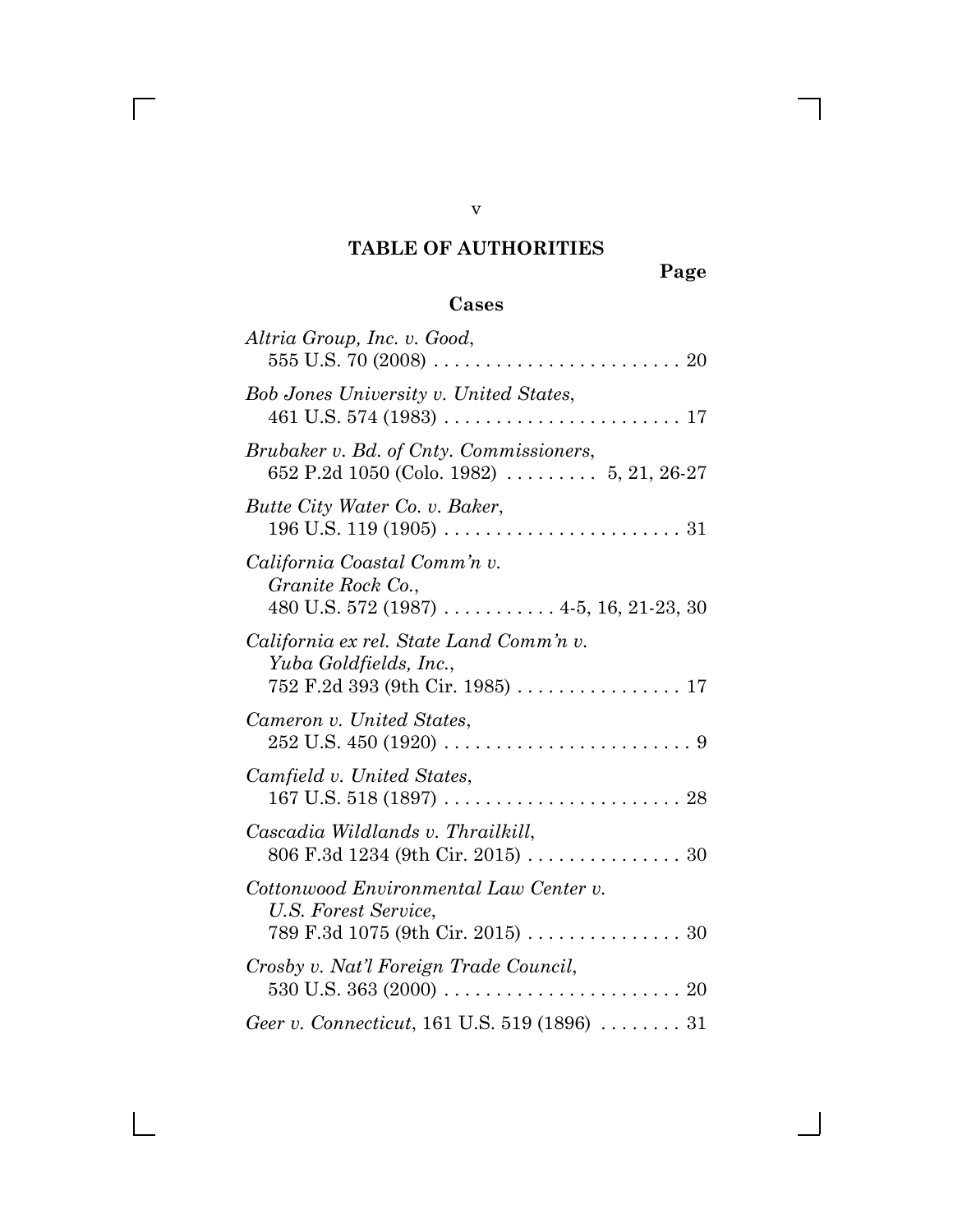| Granite Rock Co. v. California Coastal Comm'n,                                                                |
|---------------------------------------------------------------------------------------------------------------|
| Hillsborough County v. Automated<br>Med. Labs., Inc., 471 U.S. 707 (1985)  24                                 |
| <i>Hines v. Davidowitz</i> , 312 U.S. 52 (1941)  4-5                                                          |
| Hughes v. Talen Energy Marketing, LLC,                                                                        |
| Idaho Wool Growers Association v. Vilsack,<br>816 F.3d 1095 (9th Cir. 2016)  29                               |
| John R. Sand & Gravel Company v.<br><i>United States,</i> 552 U.S. 130 (2008) $\ldots \ldots \ldots 29$       |
| Kleppe v. New Mexico,                                                                                         |
| Lockhart v. Johnson,                                                                                          |
| McCulloch v. Maryland,                                                                                        |
| Perez v. Campbell, 402 U.S. 637 (1971)  20                                                                    |
| Salazar v. Buono, 559 U.S. 700 (2010) 29                                                                      |
| Skaw v. United States,<br>740 F.2d 932 (Fed. Cir. 1984)  5, 21, 26-27                                         |
| South Dakota Mining Association v.<br>Lawrence County,<br>155 F.3d 1005 (8th Cir. 1998) $\ldots$ 5, 21, 24-25 |
| State ex rel. Andrus v. Click,                                                                                |

vi

 $\overline{\Gamma}$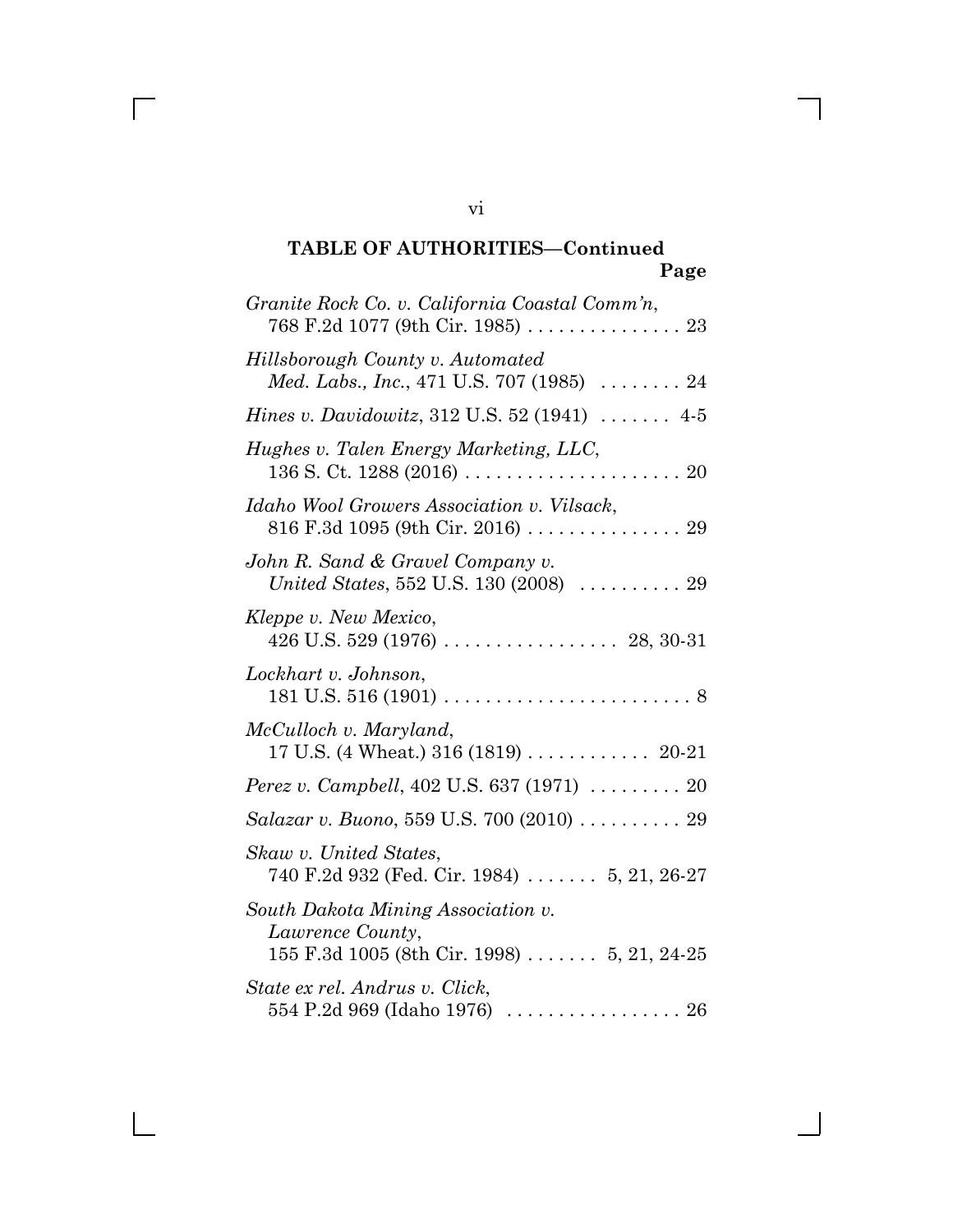| Sturgeon v. Frost, 136 S. Ct. 1061 (2016)  29                                                                          |
|------------------------------------------------------------------------------------------------------------------------|
| Summers v. Earth Island Institute,                                                                                     |
| United States v. Coleman,                                                                                              |
| United States v. Estate of Hage,<br>810 F.3d 712 (9th Cir. 2016) 29                                                    |
| <i>United States v. Price, 361 U.S. 304 (1960)  17</i>                                                                 |
| United States v. Rizzinelli,<br>182 F. 675 (D. Idaho 1910) $\ldots \ldots \ldots \ldots \ldots 21$                     |
| United States v. San Francisco,                                                                                        |
| Woodruff v. North Bloomfield<br>Gravel Mining Co.,<br>18 F. 753 (C.C.D. Cal. 1884) $\ldots \ldots \ldots \ldots 17-18$ |
| Wyoming v. U.S. Dep't of Interior,<br>839 F.3d 938 (10th Cir. 2016)  29                                                |
| Constitution                                                                                                           |

# U.S. Const. art. IV, § 3, cl. 2 . . . . . . . . . . . . . . . . . . 28 U.S. Const. art. VI, cl. 2 . . . . . . . . . . . . . . . . . . . . . . 2

## **Statutes**

| $36 \text{ Stat. } 847 \,(1910) \,\, \ldots \ldots \ldots \ldots \ldots \ldots \ldots \ldots \, 8$ |  |  |  |  |  |
|----------------------------------------------------------------------------------------------------|--|--|--|--|--|
|                                                                                                    |  |  |  |  |  |

vii

 $\overline{\Gamma}$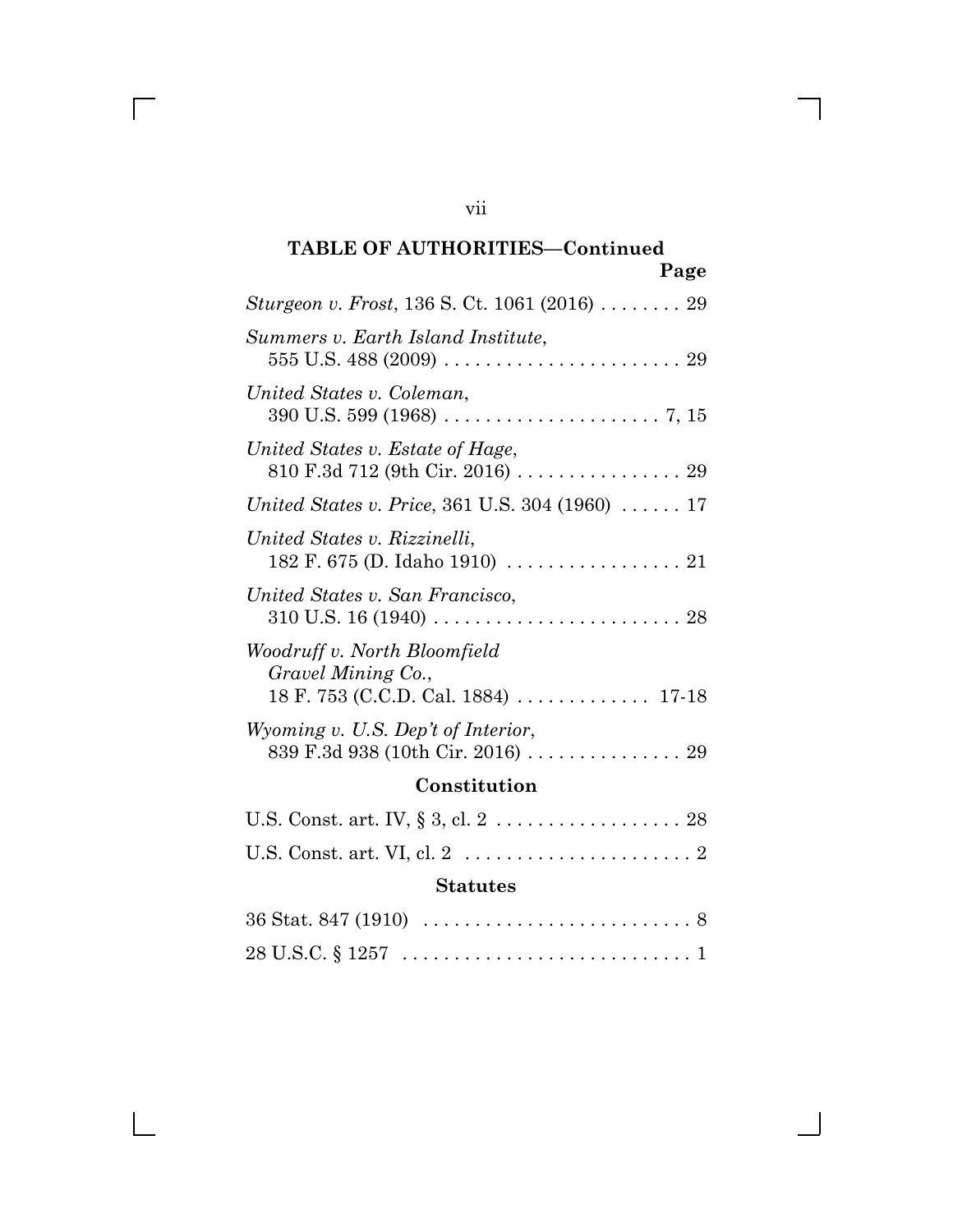| 90 Stat. 2744, 43 U.S.C. § 1701, <i>et seq</i> 8      |
|-------------------------------------------------------|
| Pub. L. No. 59-209, 34 Stat. 225 (Dec. 4, 1905),      |
| Pub. L. No. 91-631, 84 Stat. 1876 (Dec. 31, 1970),    |
| Cal. Fish & Game Code § 5653.1  27                    |
|                                                       |
|                                                       |
|                                                       |
|                                                       |
| Cal. Stats. 2012, ch. 39, § 7 (eff. June 27, 2012) 12 |
|                                                       |

viii

 $\overline{\Gamma}$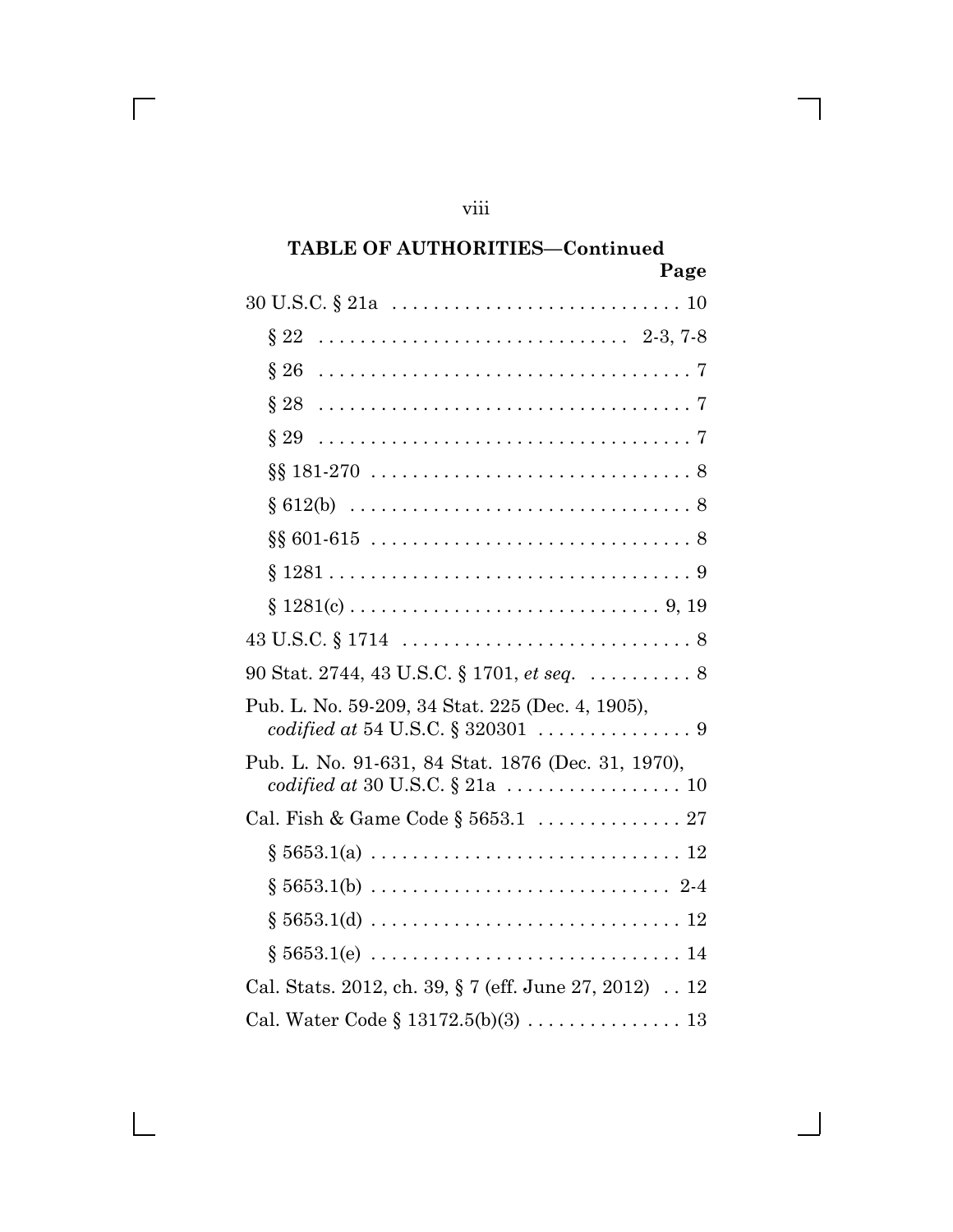| S.B. 637, Cal. Stats. 2015, ch. 680                                                                                                                                                        |
|--------------------------------------------------------------------------------------------------------------------------------------------------------------------------------------------|
| Sess. 2, ch. 152, 17 Stat. 91 (May 10, 1872),<br>http://www.loc.gov/law//help/statutes-at-<br>$large/42nd$ -congress/session- $2/c42s2ch152.pdf$ . 6                                       |
| <b>Miscellaneous</b>                                                                                                                                                                       |
|                                                                                                                                                                                            |
| Alaska Department of Natural Resources, Division<br>of Mining, Land & Water,<br>Fact Sheet: Suction Dredging<br>(Feb. 2012), http://dnr.alaska.gov/mlw/<br>factsht/mine_fs/suctiond.pdf 25 |
| Burling, James S., Local Control of<br>Mining Activities on Federal Lands,<br>21 Land & Water L. Rev. 33 (1986) $\ldots \ldots \ldots 21$                                                  |
| Cal. Department of Fish & Game,<br><b>Suction Dredge Permitting Program FSEIR</b><br>(Mar. 2012), https://www.wildlife.ca.gov/<br>Licensing/Suction-Dredge-Permits $\dots \dots \dots 11$  |
| Davis, Bancroft G., Fifty Years of Mining Law,                                                                                                                                             |

ix

 $\overline{\Gamma}$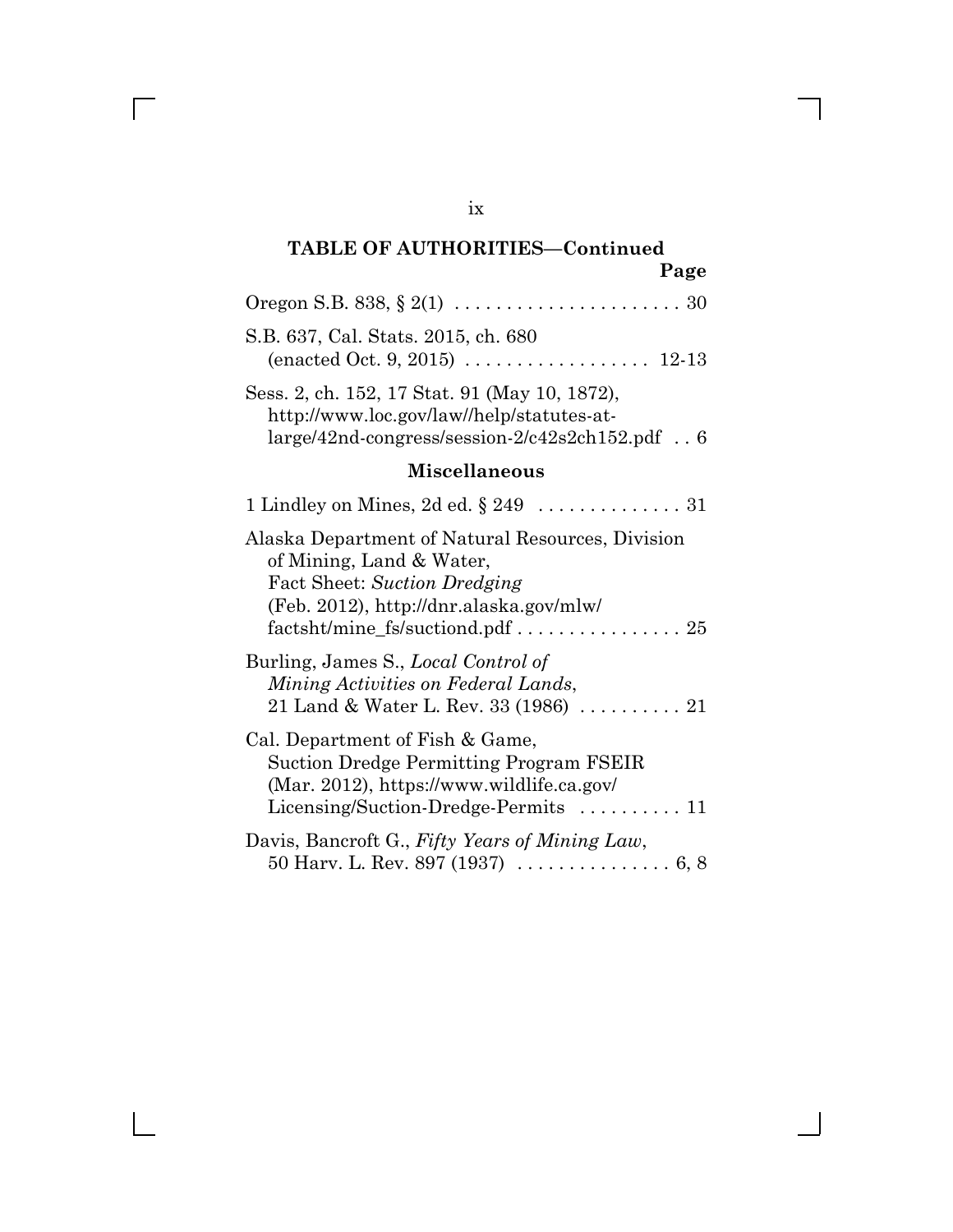| EPA, Authorization to Discharge<br>Under the National Pollutant<br>Discharge Elimination System,<br>General Permit No. IDG-37-0000<br>(effective May 6, 2013),<br>http://www3.epa.gov/region10/pdf/<br>permits/npdes/id/IDG37_final_     |
|------------------------------------------------------------------------------------------------------------------------------------------------------------------------------------------------------------------------------------------|
| Fairfax, Sally K. & Yale, Carolyn E.,<br>Federal Lands: A Guide to Planning,<br>Management, and State Revenues (1987)  7                                                                                                                 |
| Harrison, Sylvia L., Disposition of the<br>Mineral Estate on United States<br><i>Public Lands: A Historical Perspective,</i><br>10 Pub. Land L. Rev. 131 $(1989)$ 10                                                                     |
| Hill, Gladwin, Stakes Are High in the<br>"Sagebrush Rebellion," N.Y. Times,<br>Sept. 2, 1979, at E5, http://www.nytimes.com<br>/1979/09/02/archives/stakes-are-high-<br>in-the-sagebrush-rebellion.html $\ldots \ldots \ldots \ldots$ 29 |
| Hughes, Robert M. & Woody, Carol Ann,<br>A Mining Law Whose Time Has Passed,<br>N.Y. Times, Jan. 11, 2012, at A27,<br>http://www.nytimes.com/2012/01/12/opinion/<br>a-mining-law-whose-time-has-passed.html  30                          |

x

 $\overline{\Gamma}$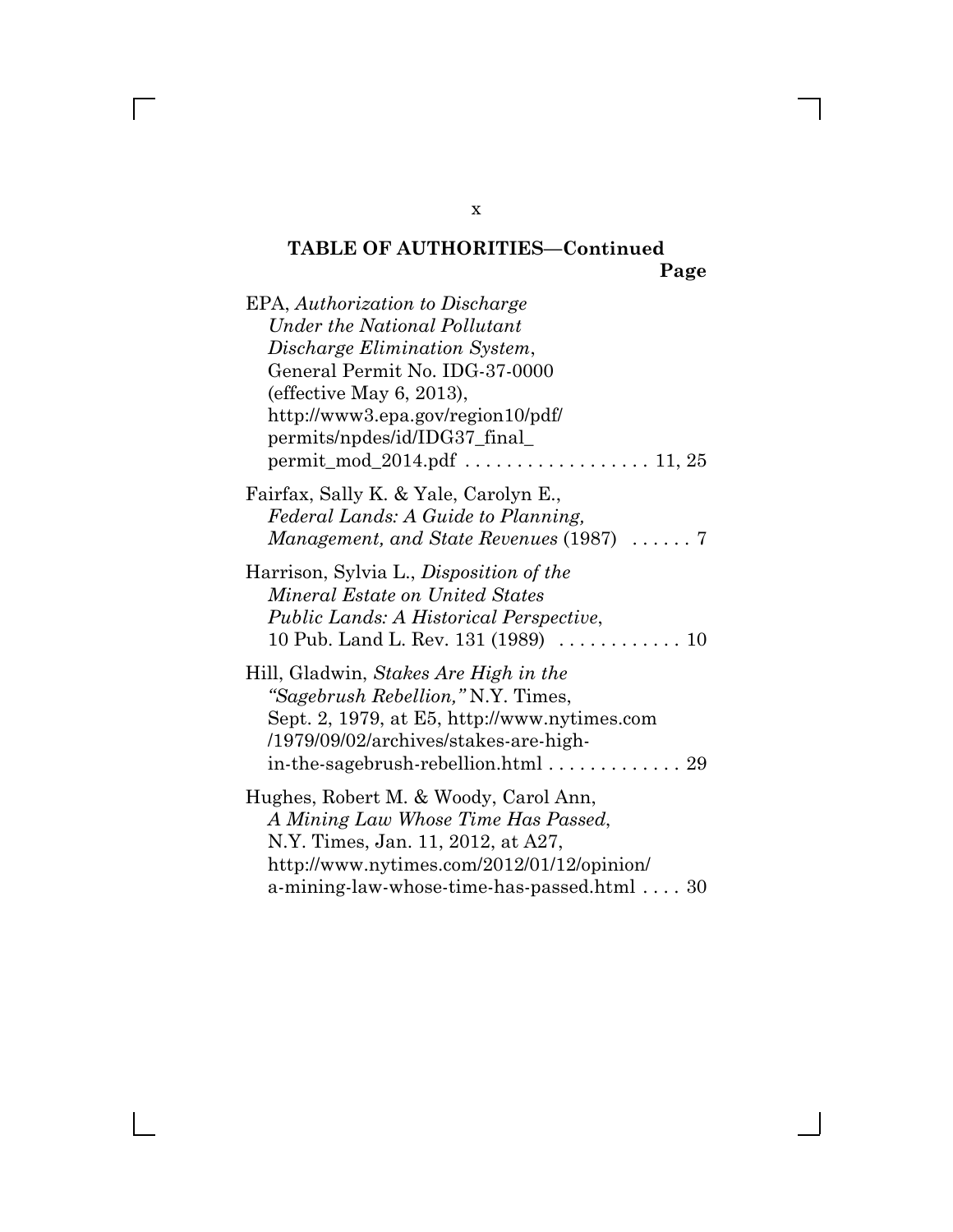| Humphries, Marc, Congressional Research<br>Service Report, Mining on Federal Lands:<br><i>Hardrock Minerals</i> (May 18, 2007),<br>http://digital.library.unt.edu/ark:/67531/<br>$metadc805658/m2/1/high_res_d/RL$<br>$33908\_2007$ May18.pdf<br>$6-7$ |
|--------------------------------------------------------------------------------------------------------------------------------------------------------------------------------------------------------------------------------------------------------|
| Idaho Department of Water Resources,<br>Recreational Mining Permits,<br>https://www.idwr.idaho.gov/files/<br>stream_channel/2016-Recreational<br>-Mining-Letter-Permit.pdf $\ldots \ldots \ldots \ldots \ldots 25$                                     |
| Kalen, Sam, An 1872 Mining Law<br>for the New Millennium,<br>71 U. Colo. L. Rev. 343 (2000)<br>. 8                                                                                                                                                     |
| Knight, Christine, A Regulatory Minefield:<br>Can the Department of Interior Say<br>'No' to a Hardrock Mine?,<br>73 U. Colo. L. Rev. 619 (2002)<br>. 9-10                                                                                              |
| Leshy, John D., Granite Rock and the States'<br>Influence Over Federal Land Use,<br>18 Envtl. L. 99 (1987) $\ldots \ldots \ldots \ldots \ldots \ldots \ldots \ldots$                                                                                   |
| Leshy, John D., Mining Law Reform Redux,<br><i>Once More</i> , 42 Nat. Resources J. 461 (2002) $\ldots$ 9                                                                                                                                              |
| Leshy, John D., The Mining Law:                                                                                                                                                                                                                        |
| Mansfield, Marla E., A Primer of Public<br>Land Law, 68 Wash. L. Rev. 801 (1993)  30                                                                                                                                                                   |

xi

 $\overline{\Gamma}$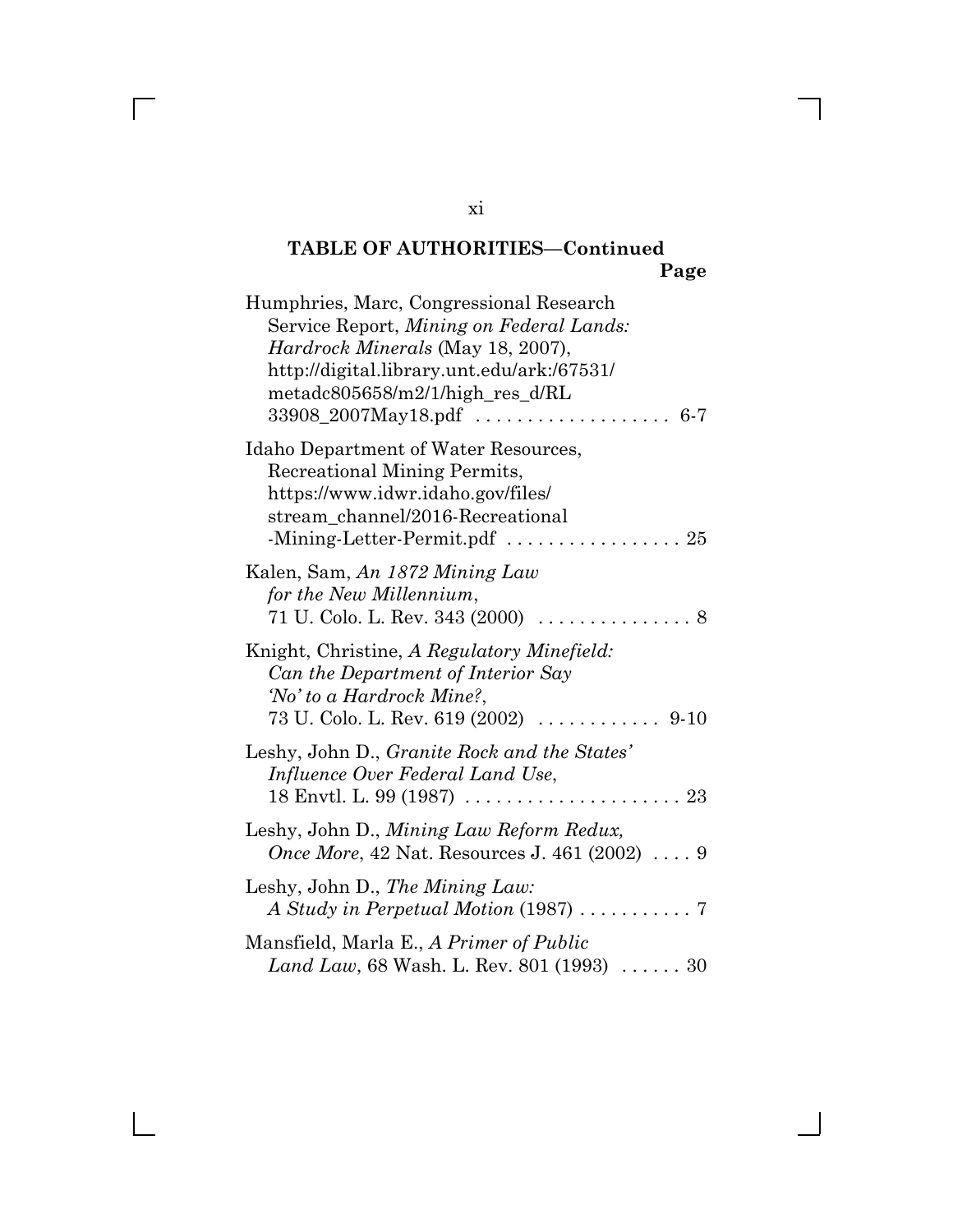| Montana Department of Environmental Quality,<br>General Permit for Portable Suction Dredging,<br>Permit No. MTG370000 (May 28, 2015),<br>http://deq.mt.gov/Portals/112/Water/<br>WPB/MPDES/General%20Permits/                                                                   |
|---------------------------------------------------------------------------------------------------------------------------------------------------------------------------------------------------------------------------------------------------------------------------------|
| Morriss, Andrew P., et al., Homesteading Rock:<br>A Defense of Free Access Under the General<br>Mining Law of 1872, 34 Envtl. L. 745 (2004) $\ldots$ 6                                                                                                                          |
| Nagourney, Adam, A Defiant Rancher Savors<br>the Audience That Rallied to His Side,<br>N.Y. Times, Apr. 23, 2014, at A1,<br>http://www.nytimes.com/2014/04/24/us/<br>politics/rancher-proudly-breaks-the-law<br>$-becoming-a-hero-in-the-west.html$<br>29                       |
| Silver, Wendy I., Local and Federal Regulation<br>of Mining in a Wilderness Area,                                                                                                                                                                                               |
| Stack, Liam, <i>Wildlife Refuge Occupied in</i><br>Protest of Oregon Ranchers' Prison Terms,<br>N.Y. Times, Jan. 2, 2016, at A13,<br>http://www.nytimes.com/2016/01/03/us/<br>oregon-ranchers-will-return-to-prison-<br>angering-far-right-activists.html $\ldots \ldots$<br>29 |
| Vincent, Carol Hardy, et al., Federal Land<br>Ownership: Overview and Data,<br><b>Congressional Research Service</b><br>Report No. R42346 (Dec. 29, 2014),<br>https://fas.org/sgp/crs/misc/R42346.pdf  28                                                                       |

xii

 $\overline{\Gamma}$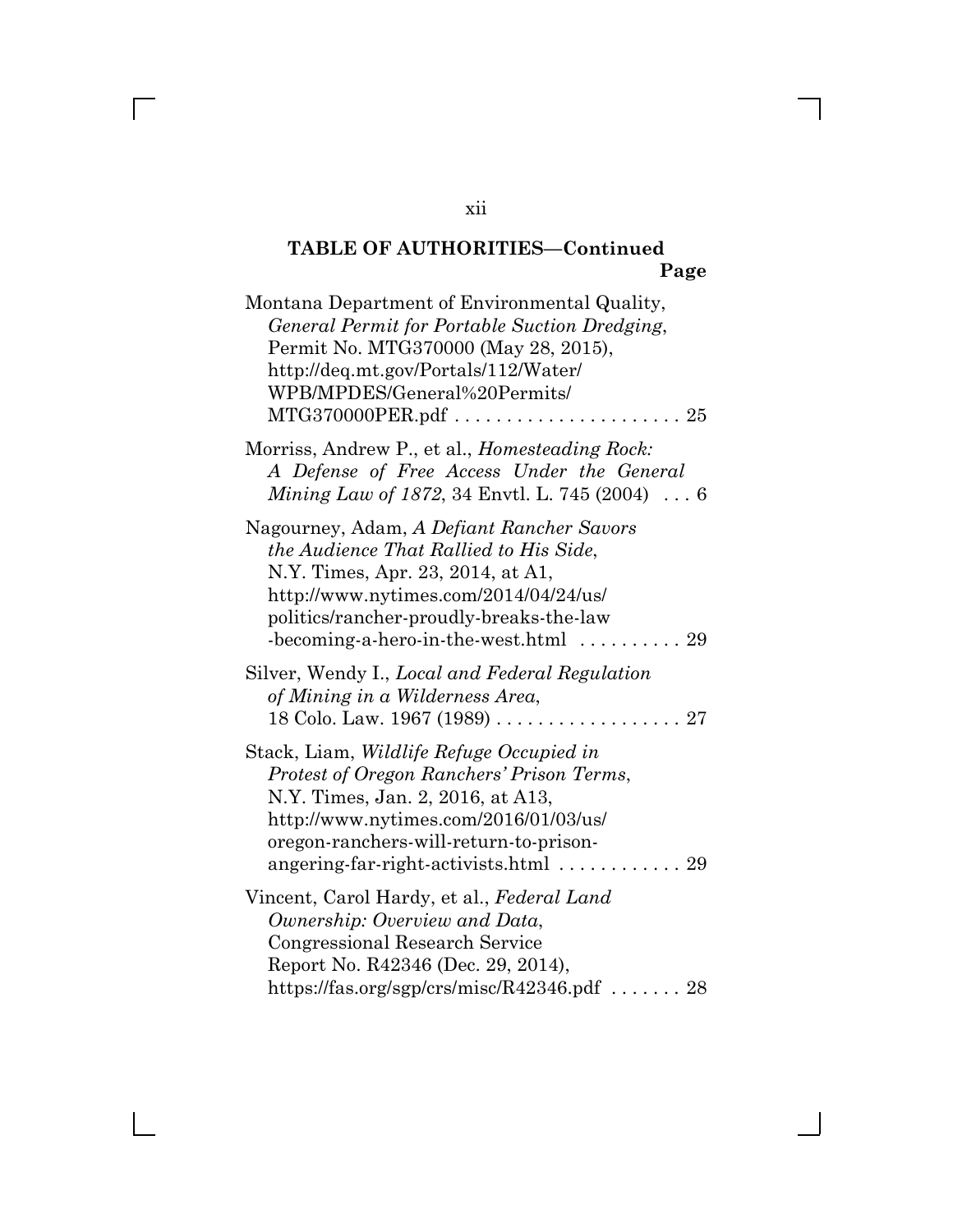#### **PETITION FOR WRIT OF CERTIORARI**

Petitioner Brandon Rinehart respectfully petitions for a writ of certiorari to review the judgment of the Supreme Court of California in this case.



 $\blacklozenge$ 

The opinion of the Supreme Court of California is available at 1 Cal. 5th 652 (Aug. 22, 2016) and is reproduced in the Appendix at A-1. The order denying rehearing was not reported and is reproduced in the Appendix at B-1.

The opinion of the California Court of Appeal is reported at 230 Cal. App. 4th 419 (Sept. 23, 2014) and is reproduced in the Appendix at C-1.

The decision of the California Superior Court for the County of Plumas is unreported and is reproduced in the Appendix at D-1.



 $\blacklozenge$ 

The date of the decision sought to be reviewed is August 22, 2016. The Supreme Court of California denied a petition for rehearing on November 9, 2016.

 $\blacklozenge$ 

Jurisdiction is conferred under 28 U.S.C. § 1257.

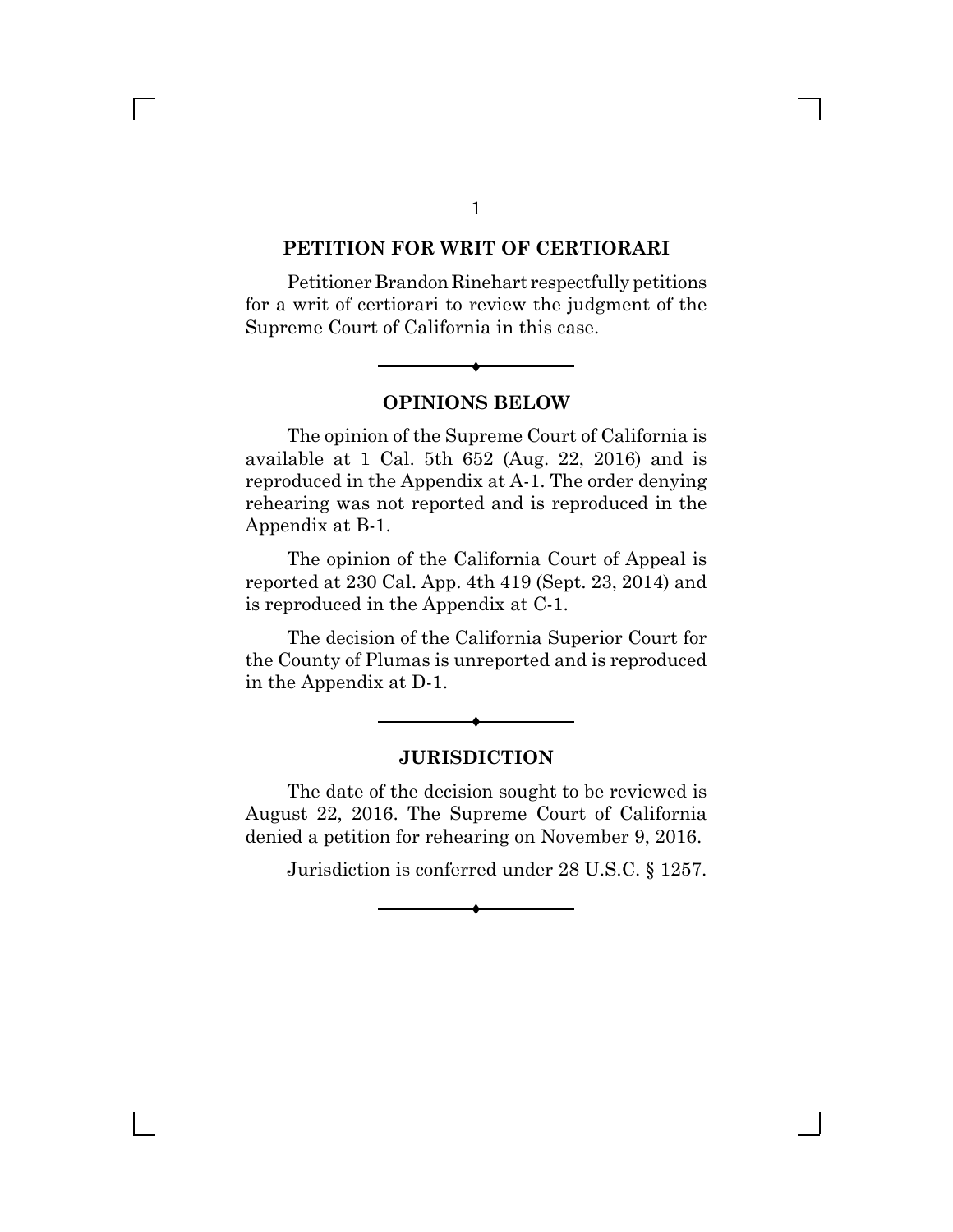### **CONSTITUTIONAL AND STATUTORY PROVISIONS AT ISSUE**

Article VI, clause 2, of the United States Constitution provides, in pertinent part:

This Constitution, and the Laws of the United States which shall be made in Pursuance thereof . . . shall be the supreme Law of the Land; and the Judges in every State shall be bound thereby, any Thing in the Constitution or Laws of any State to the Contrary notwithstanding.

The Mining Law of 1872, 30 U.S.C. § 22, provides, in pertinent part:

Except as otherwise provided, all valuable mineral deposits in lands belonging to the United States . . . shall be free and open to exploration and purchase, and the lands in which they are found to occupation and purchase, by citizens of the United States . . . under regulations prescribed by law, and according to the local customs or rules of miners in the several mining districts, so far as the same are applicable and not inconsistent with the laws of the United States.

Section 5653.1(b) of the California Fish and Game Code provides, in pertinent part:

[T]he use of any vacuum or suction dredge equipment in any river, stream, or lake of this state is prohibited until the director certifies to the Secretary of State that all of the following have occurred: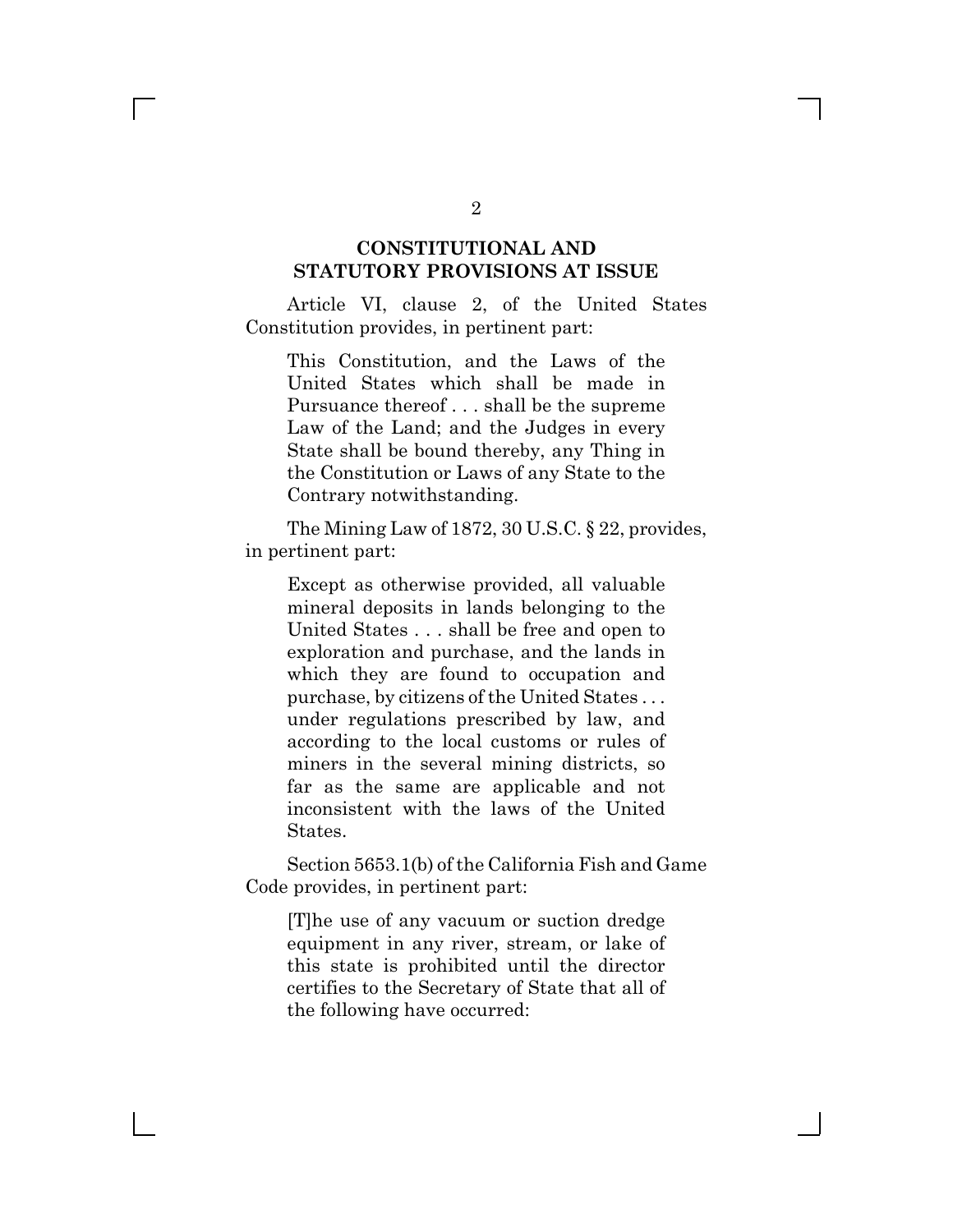(1) The department has completed the environmental review of its existing suction dredge mining regulations . . . .

(2) The department has transmitted for filing with the Secretary of State . . . a certified copy of new regulations . . . .

(3) The new regulations described in paragraph (2) are operative.

(4) The new regulations described in paragraph (2) fully mitigate all identified significant environmental impacts.

(5) A fee structure is in place that will fully cover all costs to the department related to the administration of the program.



Ë

This case raises important issues concerning the ability of states to prohibit activity on federal lands that federal law encourages. The Mining Law of 1872 proclaims that the "valuable mineral deposits" on federal lands shall be "free and open" to mining. 30 U.S.C. § 22. As our appreciation for the environment has grown, Congress has modified this pro-prospector maxim so that, today, it is more accurate to say that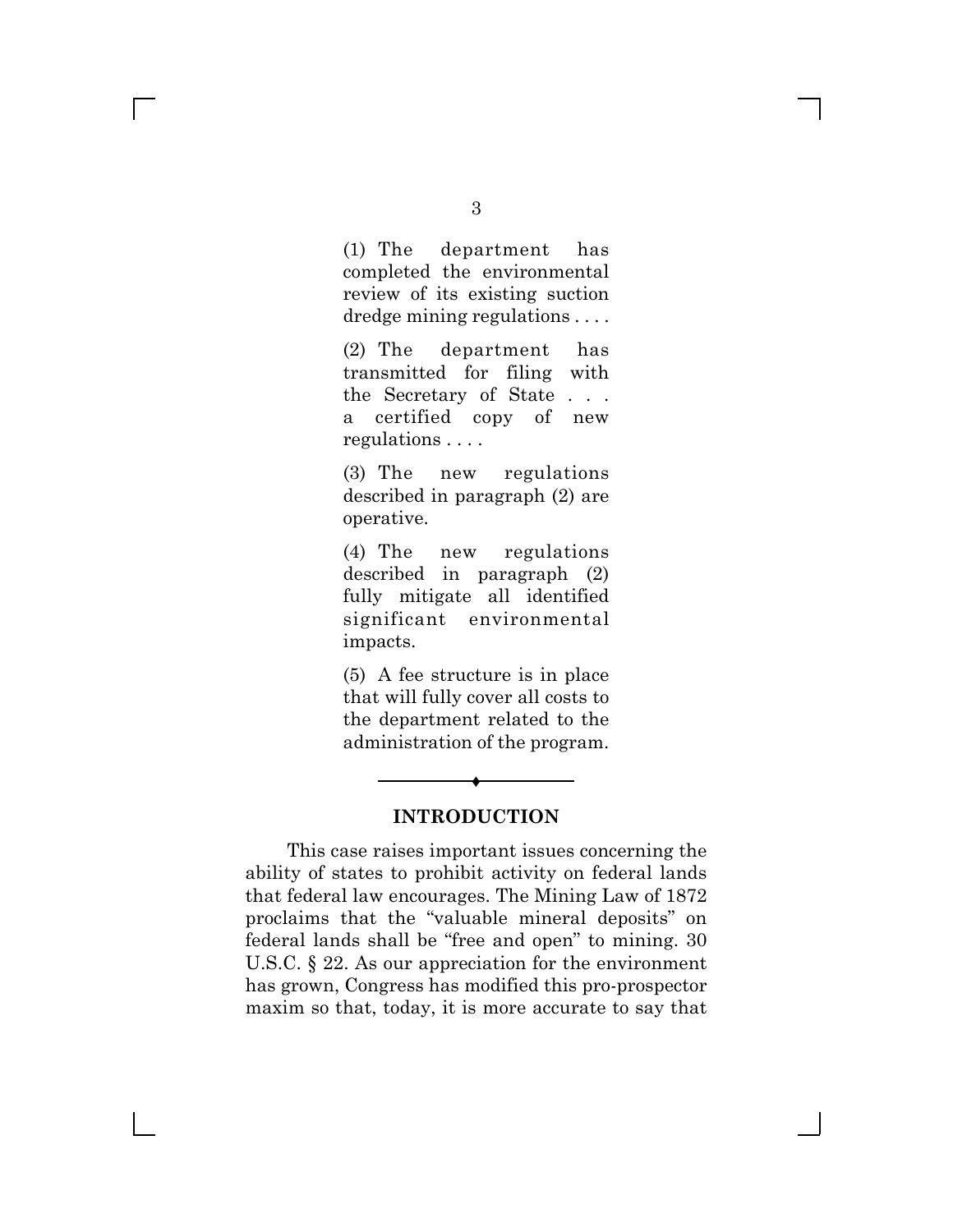federal lands are "free and open" to mining, so long as prospectors comply with reasonable regulations to mitigate adverse environmental impacts. *See California Coastal Comm'n v. Granite Rock Co.*, 480 U.S. 572 (1987).

This case is not about whether states have authority to regulate the environmental impacts of mining on federal lands. The Court recognized that authority in *Granite Rock*, 480 U.S. at 593. Rather, it is about whether a state, in lieu of regulating, can simply forbid federally encouraged activities on federal lands, without regard to the particular activity's impacts or whether they can be mitigated.

Suction dredge mining is a long-standing, common, and relatively inexpensive mining method. Using what is essentially a vacuum, suction dredge miners suck up sediment from a streambed, run it through a sluice box to extract gold and other minerals, and then return that sediment to the stream from which it came.

Although federal law gives states ample room to regulate suction dredge mining—and any other form of mining—to mitigate environmental impacts, California opted not to avail itself of the opportunity. Instead, under the guise of environmental regulation, California enacted a flat prohibition on suction dredge mining anywhere within the state, including federal lands, regardless of whether the particular mining would have any adverse environmental impacts and, if so, whether they could be mitigated. Cal. Fish & Game Code § 5653.1(b). By forbidding activity on federal lands which federal law encourages, that ban "stands as an obstacle to the accomplishment and execution of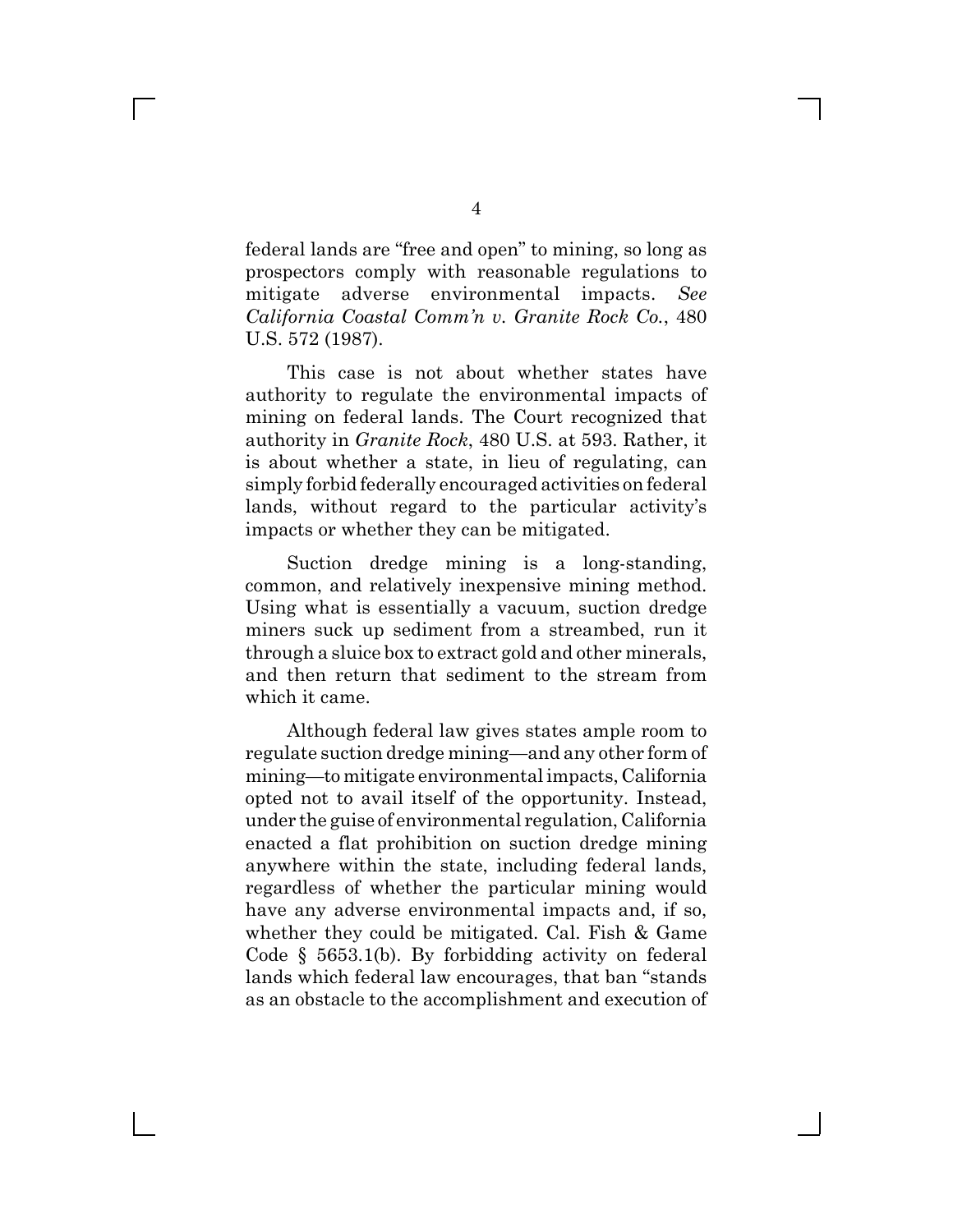### the full purposes and objectives of Congress." *Hines v. Davidowitz*, 312 U.S. 52, 67 (1941).

The Supreme Court of California upheld the state's mining ban, ruling that the Mining Law only preempts state regulations that undermine federal policy to the extent that it does so expressly (that is to say, not at all). Pet. App. at A-25. Notably, the decision did not discuss whether California's ban is temporary or permanent and, thus, did not base its holding on that question. Although Rinehart believes that the ban would be preempted even if considered temporary, that would be an issue to address on remand. Because the Supreme Court of California broadly ruled that no state regulation or prohibition of mining, no matter how severe or how permanent, is preempted by the Mining Law, this petition should be considered on that basis.

The decision below is contrary to *Granite Rock*, which held that states have some authority to regulate mining's environmental impacts, but suggested that state regulations "so severe" as to make mining "commercially impracticable" would be preempted. 480 U.S. at 587. Similarly, several federal courts of appeals and the Colorado Supreme Court have held that, although states may regulate mining's adverse impacts, the Mining Law preempts states prohibiting mining in lieu of regulating it. *See South Dakota Mining Association v. Lawrence County*, 155 F.3d 1005 (8th Cir. 1998); *Skaw v. United States*, 740 F.2d 932 (Fed. Cir. 1984); *Brubaker v. Bd. of Cnty. Commissioners*, 652 P.2d 1050 (Colo. 1982).

The Supreme Court of California's decision threatens to undermine the ability of the federal government to set policy governing how its lands are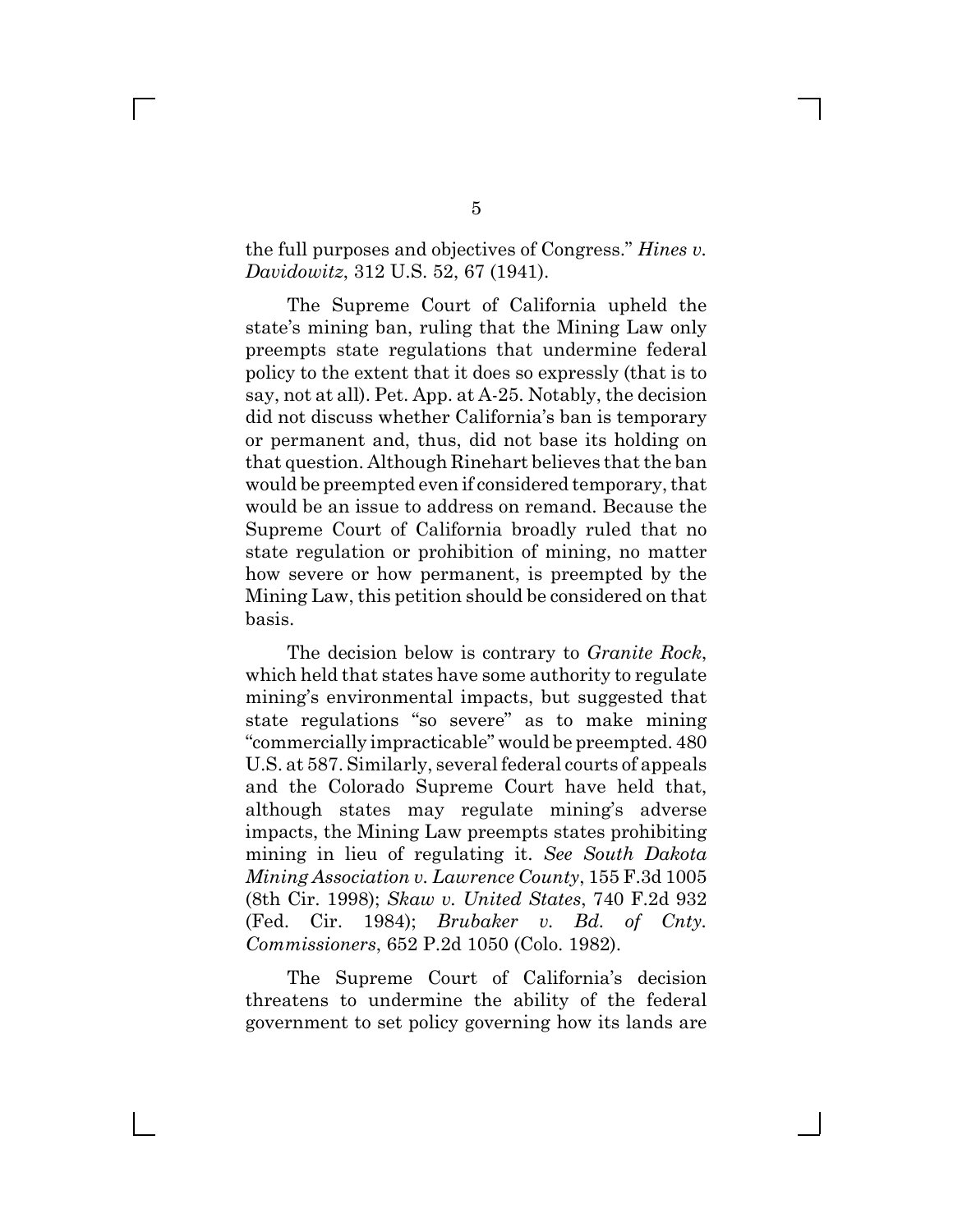used. The question presented is thus of recurring, national importance. This Court should grant certiorari to resolve the conflict created by the Supreme Court of California's decision and to preserve the delicate balance between state and federal authority established under this Court's *Granite Rock* decision.

#### **STATEMENT OF THE CASE**

Ë

#### **Statutory and Regulatory Background**

#### *Federal Mining Law*

In 1872, Congress enacted "An Act to promote the Development of the mining Resources of the United States," which is commonly known today as the Mining Law of 1872. *See* Sess. 2, ch. 152, 17 Stat. 91-96  $(May 10, 1872).$ <sup>1</sup> The Mining Law was enacted in the wake of the California gold rush, to encourage economic development and settlement of the West. Marc Humphries, Congressional Research Service Report, *Mining on Federal Lands: Hardrock Minerals* 1 (May 18, 2007);<sup>2</sup> Bancroft G. Davis, *Fifty Years of Mining Law*, 50 Harv. L. Rev. 897, 897 (1937). It was highly successful on both fronts. *See* Humphries, *supra* at 1; *see generally* Andrew P. Morriss, et al., *Homesteading Rock: A Defense of Free Access Under the General Mining Law of 1872*, 34 Envtl. L. 745 (2004).

<sup>1</sup> http://www.loc.gov/law//help/statutes-at-large/42nd-congress/ session-2/c42s2ch152.pdf.

<sup>2</sup> http://digital.library.unt.edu/ark:/67531/metadc805658/m2/1/ high\_res\_d/RL33908\_2007May18.pdf.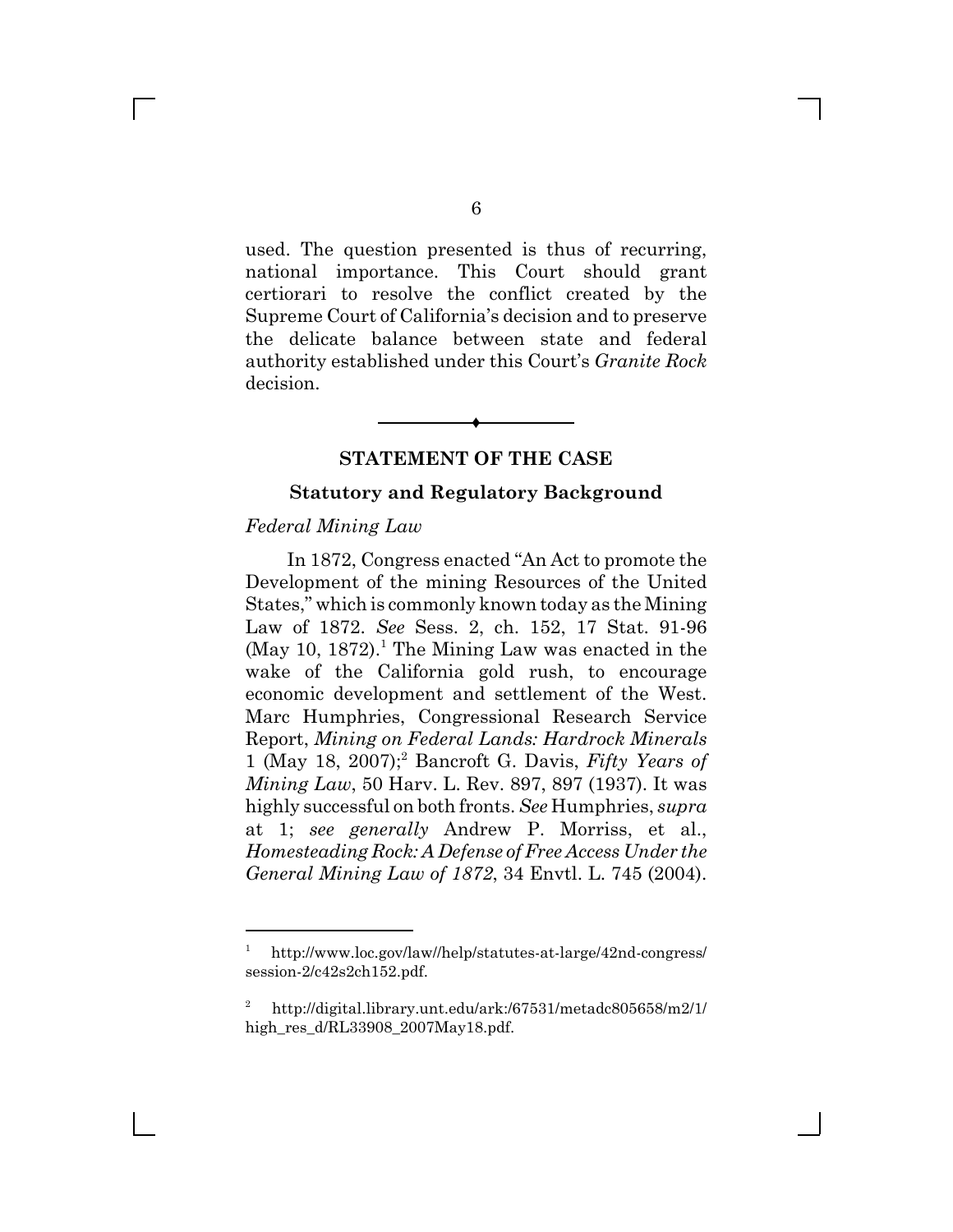To this day, the Mining Law is the bedrock of federal mining policy.

Congress' general purpose in enacting the Mining Law was to encourage the discovery and profitable mining of the rich mineral resources on federal lands. "The obvious intent [of the Mining Law] was to reward and encourage the discovery of minerals that are valuable in an economic sense[.]" *United States v. Coleman*, 390 U.S. 599, 602 (1968); *see* John D. Leshy, *The Mining Law: A Study in Perpetual Motion* 17 (1987) ("[T]he 1872 act expressed the policy of free access to federal lands for mineral exploration and exploitation."); Sally K. Fairfax & Carolyn E. Yale, *Federal Lands: A Guide to Planning, Management, and State Revenues* 57 (1987) ("The purpose of the 1872 Mining Act was to encourage private individuals and corporations to locate and bring to market the minerals of the western territories.").

To effectuate this purpose, the Mining Law declares that "all valuable mineral deposits" on federally owned lands are "free and open" to exploration and mining. 30 U.S.C. § 22. To establish a mining claim, a prospector must conduct exploration work to locate valuable minerals. 30 U.S.C. § 26. Once he does, the prospector files a notice with the federal government describing the claim. 30 U.S.C. § 28. If a claim is sufficiently valuable and the prospector has performed a certain amount of work, he may file a patent application to obtain title to the land containing the claim. 30 U.S.C. § 29. Most claims, however, remain unpatented and are thus federally owned lands subject to the miner's rights under the Mining Law. Humphries, *supra* at 3. In addition to federal regulations, the Mining Law embraces self-regulation

 $\Box$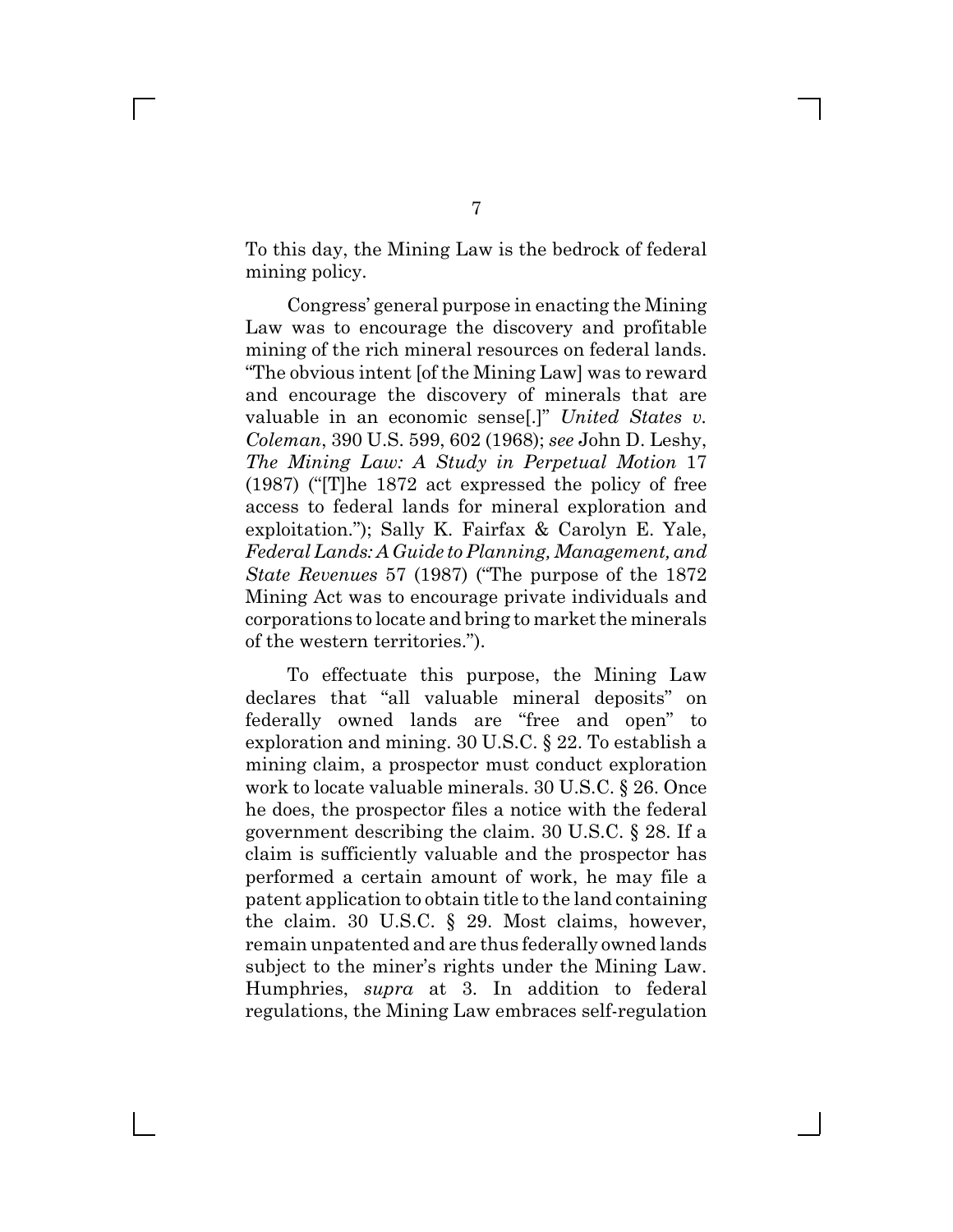by miners through "local customs or rules of miners in the several mining districts" but only "so far as the same are . . . not inconsistent with the laws of the United States." 30 U.S.C. § 22.

 As appreciation of the environment grew, Congress updated the Mining Law several times to allow for federal environmental regulation. Congress excluded several types of resources from it, including oil, gas, and coal. *See* 30 U.S.C. §§ 181-270; *see also* 30 U.S.C. §§ 601-615 (excluding sand, gravel, stone, and several other materials); Sam Kalen, *An 1872 Mining Law for the New Millennium*, 71 U. Colo. L. Rev. 343 (2000) (discussing congressional and agency actions that have incorporated environmental protection into the Mining Law's structure). Congress also adopted general laws to regulate the use of federal lands and delegated the authority to administer them to federal agencies. *See, e.g.*, Federal Land Policy and Management Act of 1976, 90 Stat. 2744, 43 U.S.C. § 1701, *et seq.* Pursuant to these statutes, several federal agencies regulate the environmental impacts of activities on federal lands, including mining. *See, e.g.*, 30 U.S.C. § 612(b) (authorizing mining claims to be regulated to protect surface resources).

The other significant change since 1872 is that Congress authorized certain public lands to be withdrawn from the Mining Law's purview. *See Lockhart v. Johnson*, 181 U.S. 516, 520 (1901). In 1910, Congress enacted the Pickett Act, authorizing the President to withdraw lands from the Mining Law's reach. 36 Stat. 847 (1910); *see* Davis, *supra* at 906. The Federal Land Policy and Management Act later superseded that statute, transferring the withdrawal authority to the Secretary of the Interior, subject to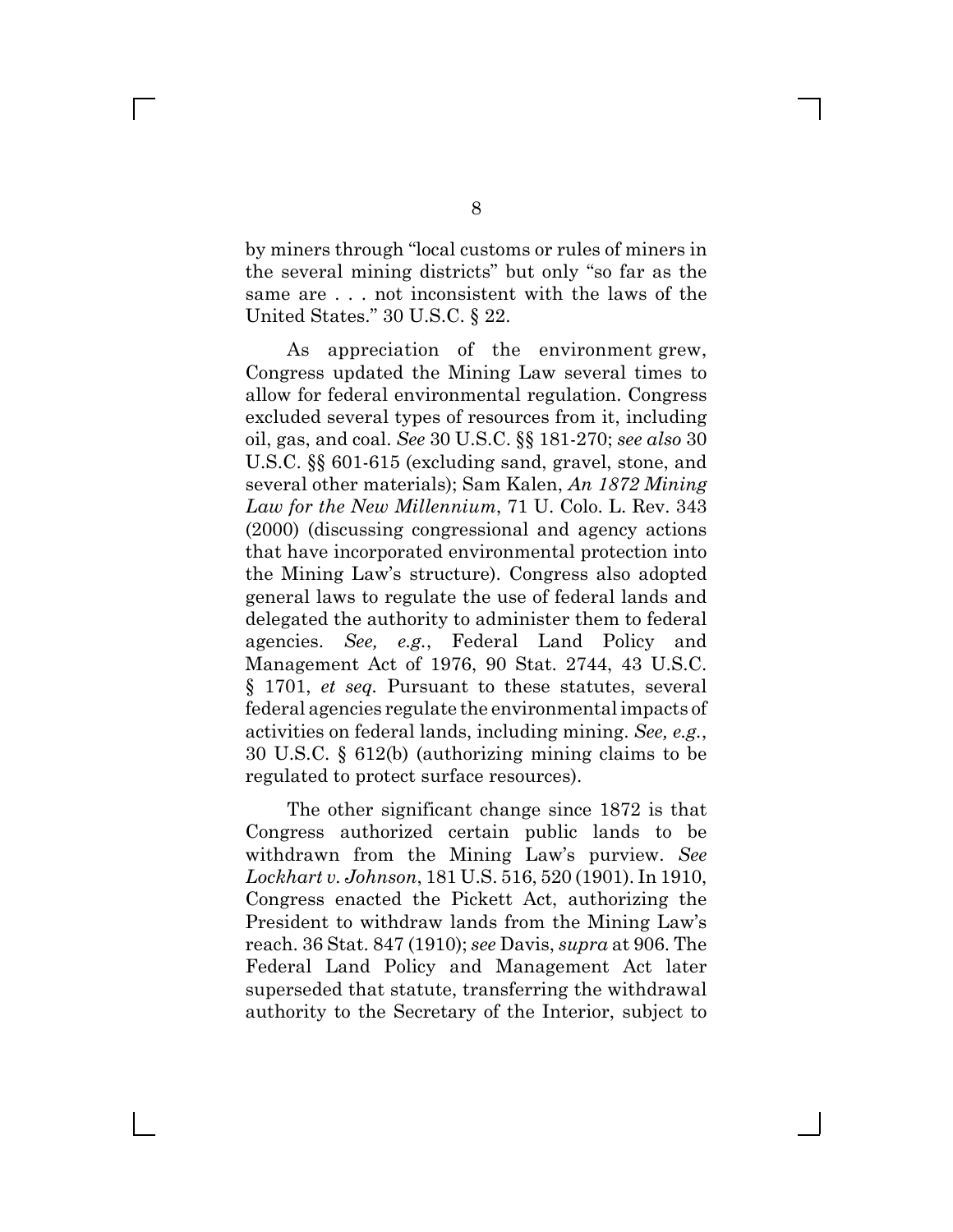congressional approval for any withdrawal exceeding five thousand acres. *See* 43 U.S.C. § 1714. That statute expressly authorizes the Secretary of Interior to withdraw lands from the Mining Law at the request of a state, if several criteria are satisfied. 30 U.S.C. § 1281.<sup>3</sup> The Secretary can also temporarily withdraw an area at a state's request, but that withdrawal must end "as promptly as practicable and in no event shall exceed two years." 30 U.S.C. § 1281(c).

The President may also withdraw federal lands from the Mining Law under the Antiquities Act. *See* Antiquities Act of 1906, Pub. L. No. 59-209, 34 Stat. 225 (Dec. 4, 1905), *codified at* 54 U.S.C. § 320301. Under that statute, the President may declare historic landmarks, artifacts, and structures as national monuments and reserve (*i.e.* withdraw) lands necessary to their protection. *Id.*; *see Cameron v. United States*, 252 U.S. 450, 454-55 (1920).

Although Congress has updated the Mining Law by allowing environmental regulation of mining and some lands to be withdrawn, "much of the law's basic architecture remains in place." John D. Leshy, *Mining Law Reform Redux, Once More*, 42 Nat. Resources J. 461, 461 (2002); Christine Knight, *A Regulatory Minefield: Can the Department of Interior Say 'No' to a Hardrock Mine?*, 73 U. Colo. L. Rev. 619, 619 (2002) ("The General Mining Law of 1872 . . . although a statutory senior citizen at 130 years old, is not only

<sup>3</sup> These criteria include: that the land withdrawn is in a predominantly urban or suburban area or is in an area where mining would adversely impact nearby residential uses; that the withdrawal will not interfere with any existing, valid mining rights; and the benefits of withdrawal exceed the economic benefits of allowing mining. 30 U.S.C. § 1281.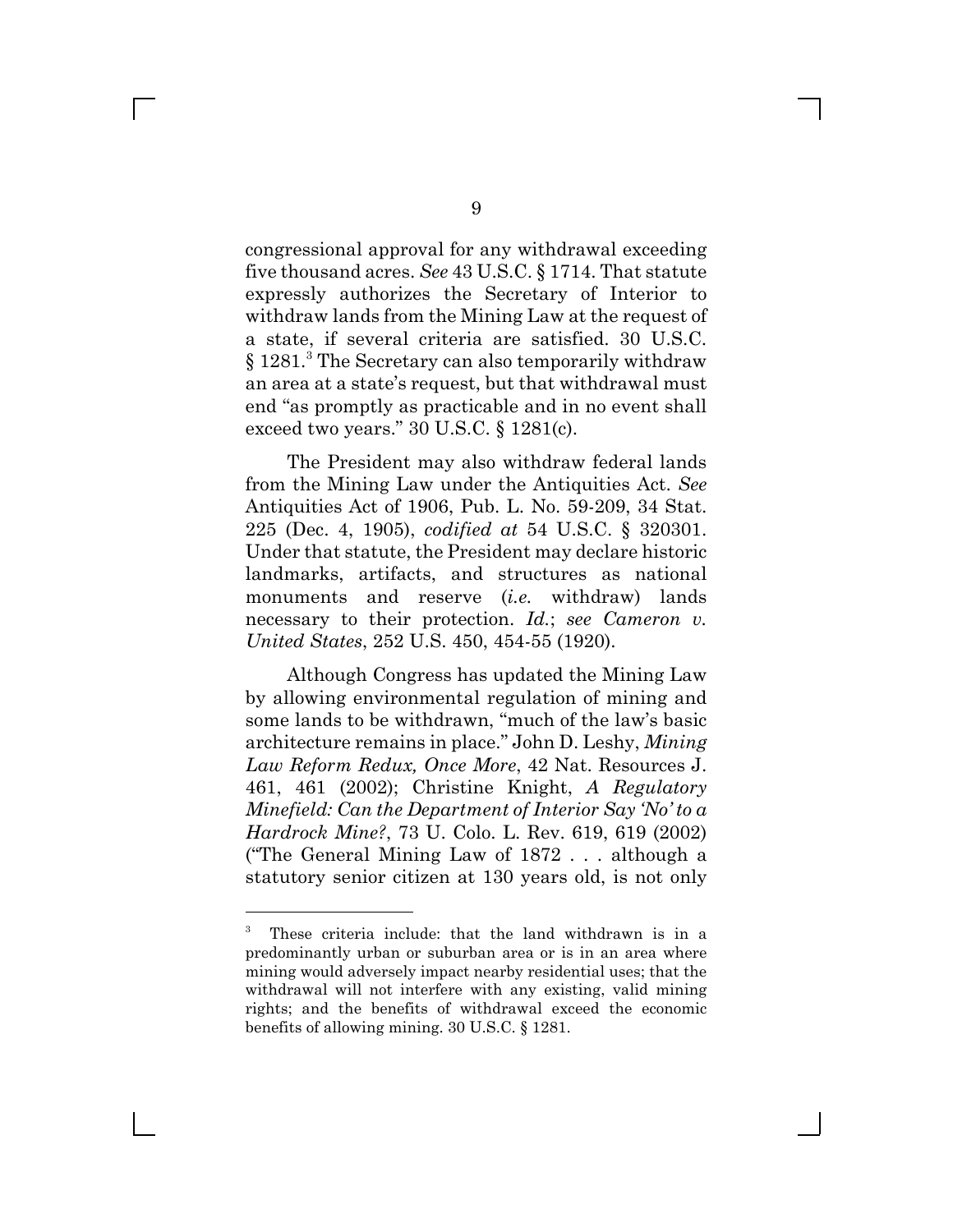very much alive, but in remarkably good health." (footnote omitted)).

The Mining Law's purpose has also endured. In 1970, Congress adopted "An Act to establish a national mining and minerals policy," which confirmed "the continuing policy" to encourage mining on federal lands. Pub. L. No. 91-631, 84 Stat. 1876, § 2 (Dec. 31, 1970), *codified at* 30 U.S.C. § 21a. Congress' confirmation of the Mining Law's purpose, nearly a century after it was first adopted, maintained "the development of economically sound and stable domestic mining" as its first purpose, adding to it the promotion of more efficient mining methods and reduction of environmental impacts. *See* 30 U.S.C. § 21a.

#### *California's mining ban*

 $\mathbf{L}$ 

"California was shaped by the search for gold." Pet. App. at A-1. Perhaps no state owes more to this nation's rich mining history, a debt acknowledged through the inclusion of a prospector on the state's seal. *See* Sylvia L. Harrison, *Disposition of the Mineral Estate on United States Public Lands: A Historical Perspective*, 10 Pub. Land L. Rev. 131, 145-47 (1989) (discussing the history of mining in California and its role in the development of the Mining Law).

Suction dredge mining has been a part of California's history for at least 50 years. Pet. App. at A-2. A suction dredge is a motorized vacuum that sucks up streambed material through a two-to-four-inch hose. *See id.* The material is run through a sluice box to separate gold and any other heavy elements, and the remaining sediment is returned to the stream from which it came. *See id.* When occurring on federal land,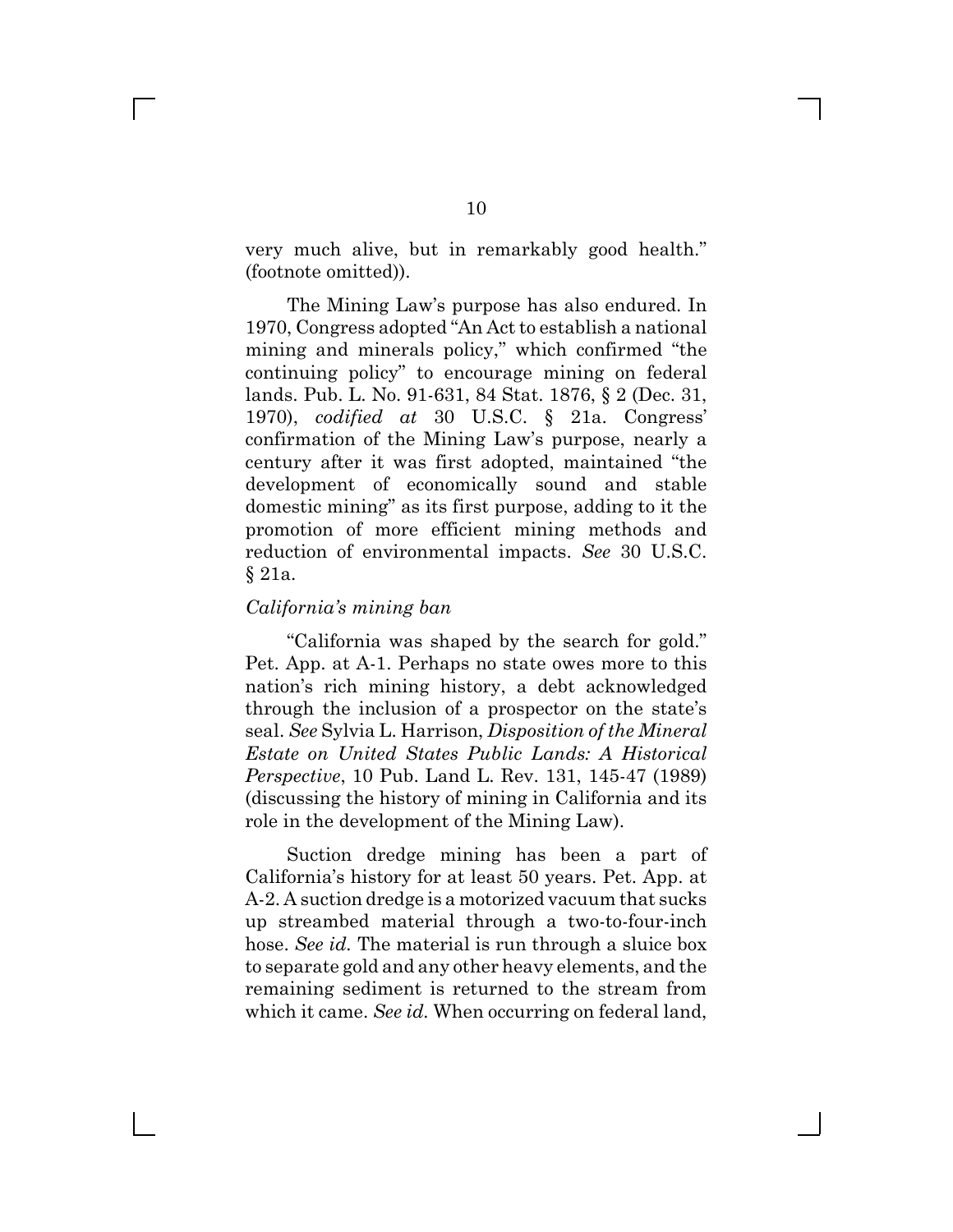federal regulations may restrict the size of suction dredge equipment that can be used and the duration of that use. *See, e.g.*, EPA, *Authorization to Discharge Under the National Pollutant Discharge Elimination System*, General Permit No. IDG-37-0000 (effective May 6, 2013).<sup>4</sup>

Historically, California also regulated suction dredge mining by requiring miners to obtain a permit from a state agency charged with avoiding adverse impacts to fish. Pet. App. at A-2. In 2009, however, California upended its regulatory regime by adopting a ban on suction dredge mining within the state. Pet. App. at C-17 to C-18.

The Legislature expressed concern that suction dredge mining could adversely affect fish, increase turbidity, and release toxins contained in sediment. The agency's subsequent environmental review showed that suction dredge mining's environmental impacts can vary based on the equipment and how and when it is used. *See* Cal. Department of Fish & Game, Suction Dredge Permitting Program FSEIR 4-33 (Mar. 2012), https://www.wildlife.ca.gov/Licensing/Suction-Dredge-Permits (acknowledging that, depending on the circumstances, suction dredge mining can have environmental benefits or severe adverse impacts).

The ban applies to all suction dredge mining in the state, including mining on federal lands, regardless of whether the particular mining would have any adverse impact or whether any such impact can be mitigated. *See* Pet. App. at C-17 to C-18. Although suction dredges are used for a variety of purposes,

<sup>4</sup> http://www3.epa.gov/region10/pdf/permits/npdes/id/IDG37\_fin al\_permit\_mod\_2014.pdf.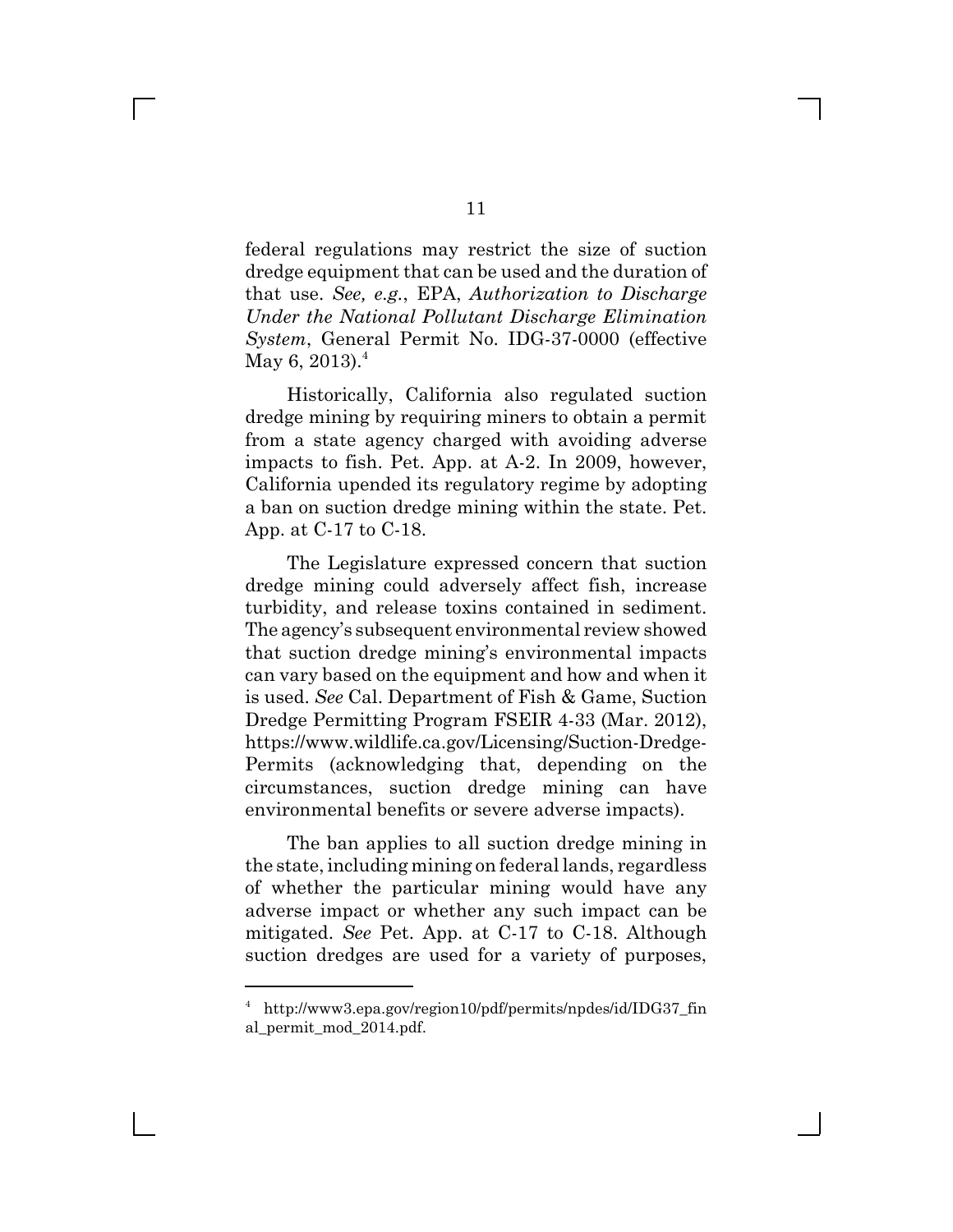California's ban singles out mining for this adverse treatment. Non-mining uses of suction dredge equipment, including for maintenance of energy infrastructure and flood control, continue to be lawful, despite similar potential environmental impacts. *See* Cal. Fish & Game Code  $\S$  5653.1(d) (the ban "applies solely to vacuum and suction dredging activities conducted for instream mining purposes," and not suction dredging for any other purposes).

In 2012, the ban was extended by legislation forbidding the issuance of any suction dredge mining permits until the state agency adopts regulations that "fully mitigate" all potential environmental impacts. *See* Cal. Stats. 2012, ch. 39, § 7 (eff. June 27, 2012), *codified at* Cal. Fish & Game Code § 5653.1(a). However, the agency required to adopt those regulations had no statutory authority to do so. Pet. App. at E-6 to E-8. It alerted the Legislature to this problem in 2013, but the Legislature withheld the authority until October 2015—despite continuing to require these regulations before any mining permits could be issued.5 *See* Pet. App. at A-3; S.B. 637, Cal. Stats. 2015, ch. 680 (enacted Oct. 9, 2015).

The 2015 legislation authorizes—but does not require—several agencies to adopt regulations and

<sup>&</sup>lt;sup>5</sup> The Legislature granted this authority to issue regulations only *after* the California Court of Appeal ruled that state regulations that render mining "commercially impracticable," as this one does, are preempted. *See infra* at 13-16. The Supreme Court of California's decision, upholding the ban under a theory that would allow it to remain in place forever, *see infra* at 16-19, excuses the Legislature and the agency from ever doing anything to lift it. *Cf.* S.B. 637 (noting that because of this litigation, "it is urgent that the Legislature act" to authorize suction dredge mining regulations).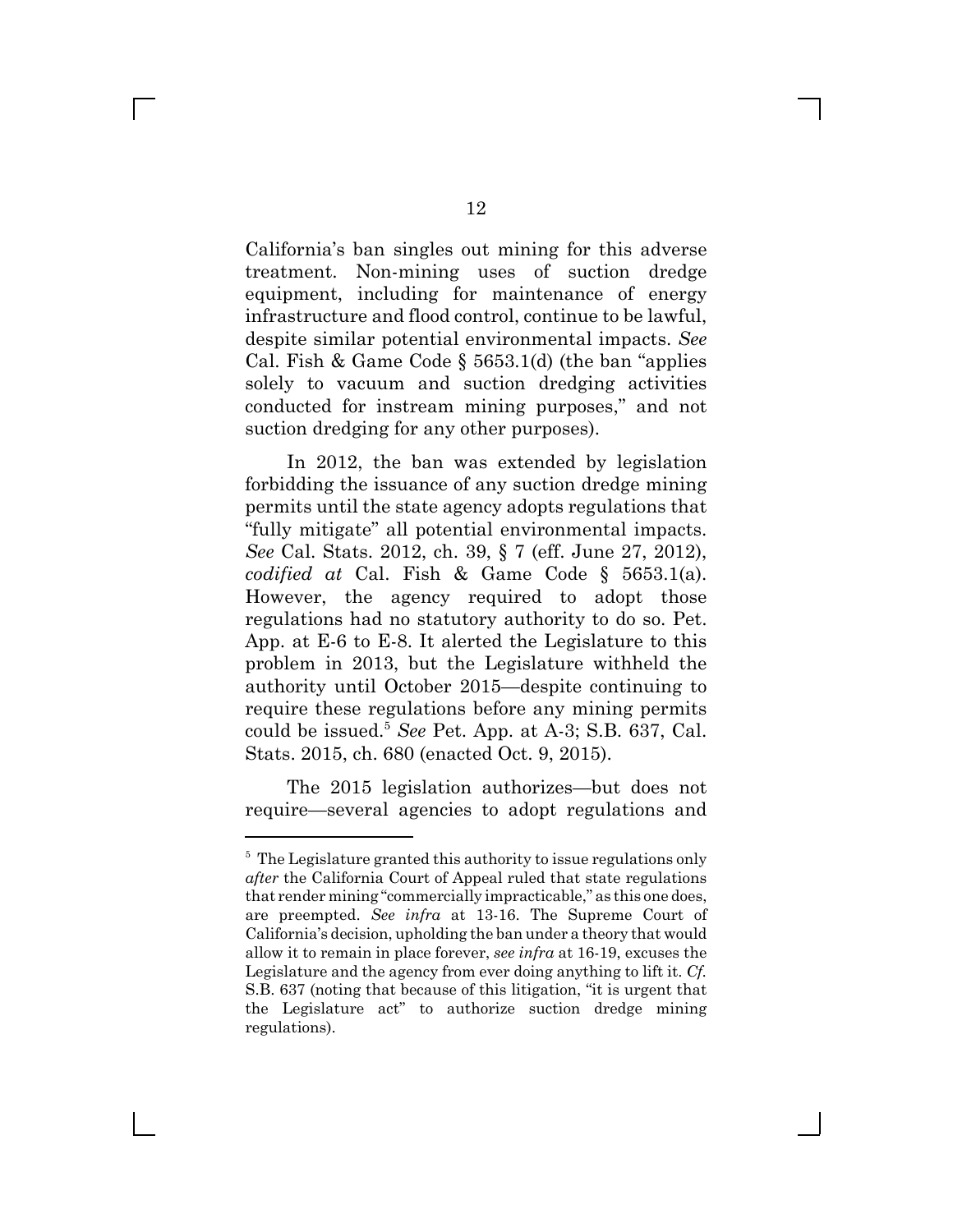standards for suction dredge mining and, once in place, resume issuing permits. S.B. 637. It also expressly authorizes a state agency to prohibit suction dredge mining. *See* Cal. Water Code § 13172.5(b)(3). No regulations have been adopted, or even proposed, under the 2015 legislation. *See* Pet. App. at A-3. Thus suction dredge mining remains completely banned in California, as it has been since 2009.

#### **Factual Background**

Rinehart has two contiguous placer mining claims, known as "Nugget Alley," in the Plumas National Forest. Pet. App. at C-3. A placer mining claim is a claim to the mineral resources in a streambed. Rinehart's claims are registered with the U.S. Bureau of Land Management. *Id.* at C-4. Like much of California, surrounding areas were thoroughly picked over by prospectors during the 19th and 20th centuries. But valuable gold deposits remain in streambeds, where they were carried by rushing upstream waters. *Id.* at C-7.

Rinehart and his father acquired Nugget Alley the same way prospectors have acquired mining claims for more than a century. They set out upon the "free and open" federal lands in search of gold and found it. Pet. App. at C-3 to C-4. After making their discovery, they complied with all the federal requirements to preserve their claim. They posted a notice at the site and filed similar notices with the county and the U.S. Bureau of Land Management. *Id.* at C-3.

For years, Rinehart mined Nugget Alley using a suction dredge under a valid California permit. Pet. App. at C-12. During that time, Nugget Alley proved to be profitable. According to Rinehart, he recovers half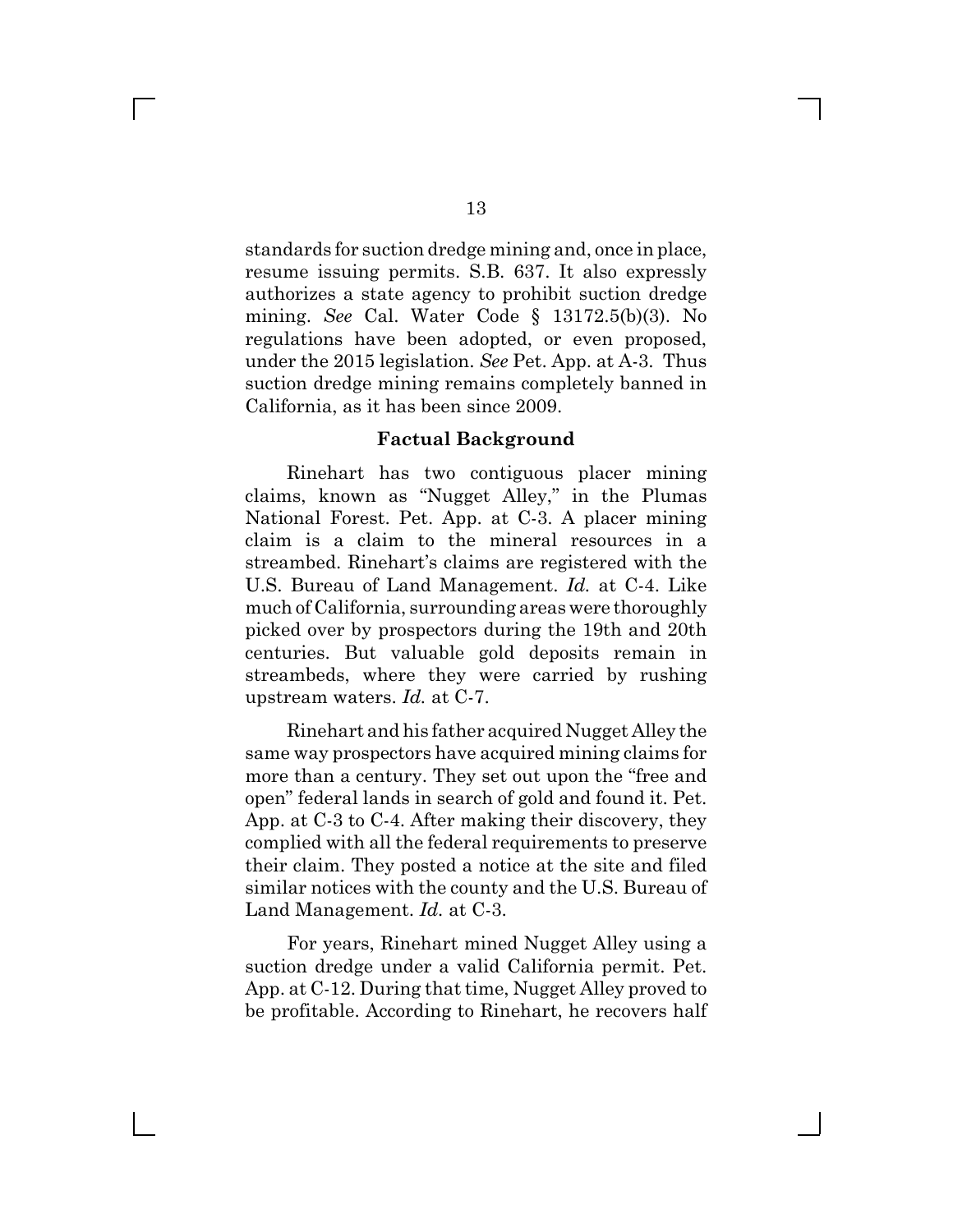an ounce of gold from his claim on an average five-hour day using his suction dredge. *Id.* at C-5. Although the price of gold is volatile, he earns roughly \$750 for that effort. *Id.*

In June, 2012, Rinehart used his suction dredge equipment in Nugget Alley. Pet. App. at C-2 to C-3. Because of the ban, he did not have a valid state permit. *Id.* at C-2. Thus, his activity was in violation of the state law requiring the impossible-to-obtain permit. *Id.*

#### **Proceedings Below**

#### *Rinehart is convicted for violating California's mining ban*

 $\mathbf{L}$ 

Rinehart was criminally charged with two violations of California's suction dredge mining ban. Pet. App. at C-2. The parties agreed to have the court rule on the charges and stipulated to several facts concerning Rinehart's use of his equipment in violation of the mining ban. *Id.* at C-2 to C-3.

Rinehart's defense to the charges was that the ban was preempted by federal mining law. *Id.* at C-3 to C-12. To support his preemption defense, he offered evidence that a suction dredge was the only commercially practicable means of working his claim. *Id.* at C-5 to C-6. According to that evidence, the only lawful means left to him—using a shovel and pan $^6$ —is 96% less efficient. *Id.* That outdated method requires backbreaking labor, longer hours, and more people. *Id.* at C-6. Instead of making mining merely less profitable, shovel and pan mining is impossible at some water depths (without diverting the river) and does not

<sup>6</sup> *See* Cal. Fish & Game Code § 5653.1(e).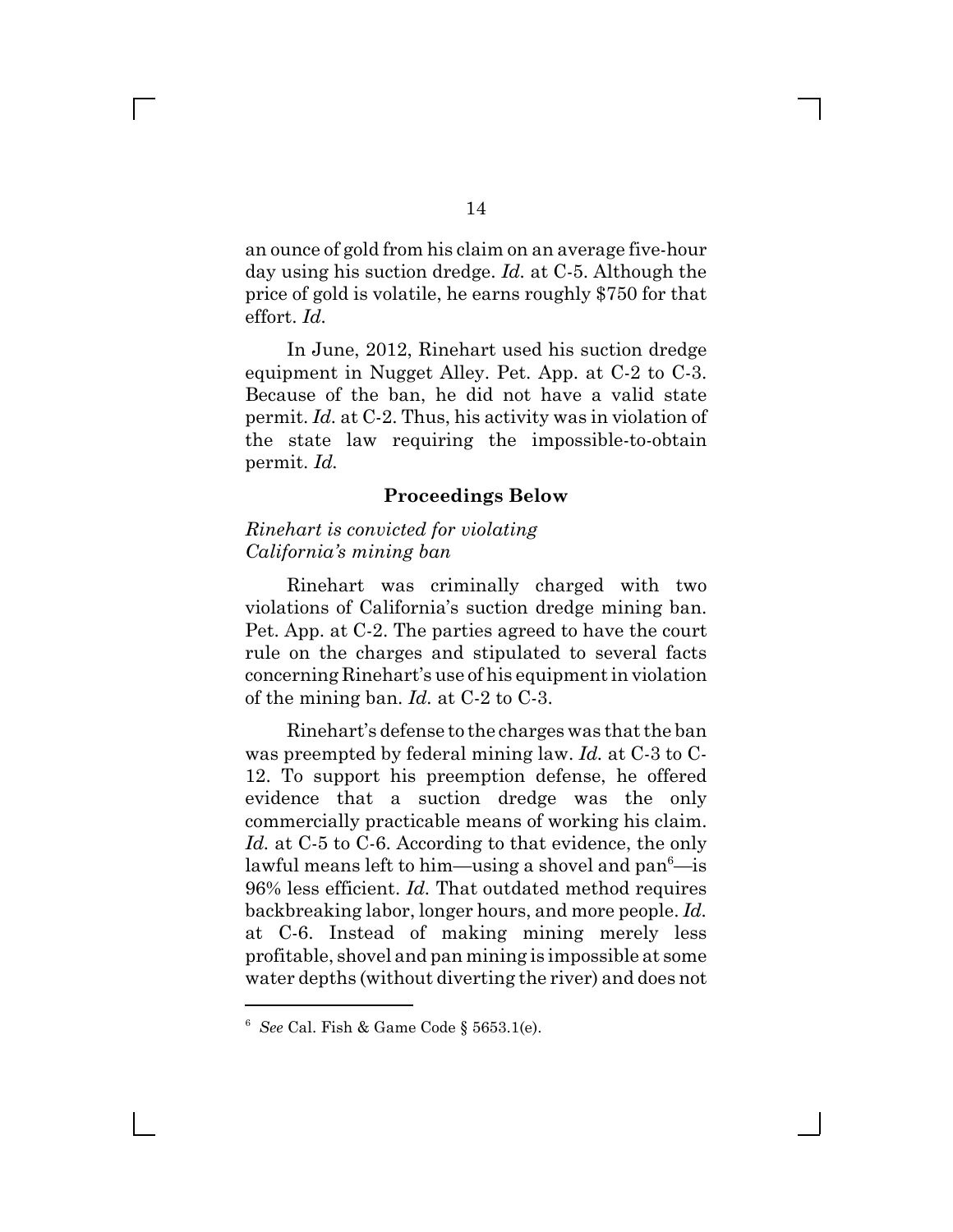recover gold at sufficient quantities to cover the costs, especially not in the middle of a river or stream where the largest deposits tend to concentrate. *Id.* at C-5 to C-6. He also offered to produce expert witnesses who would testify that suction dredges are the only commercially practicable means of working streambed mining claims like Nugget Alley. *Id.* at C-5 to C-12.

The trial court excluded the evidence and denied Rinehart's preemption defense. Pet. App. at C-12 to C-13. Based on the stipulated facts, the court found him guilty, sentencing him to three years probation and imposing an \$832 fine, which was suspended pending the probation. *Id.* at C-13.

### *The California Court of Appeal holds that the Mining Law preempts state laws that make mining "commercially impracticable"*

Rinehart appealed his conviction to the California Court of Appeal, once again claiming that the state ban is preempted and the court erred by excluding the evidence offered to prove that defense. Pet. App. at C-13. At the Court of Appeal, Rinehart argued that the ban "stands as an obstacle to the accomplishment of the full purposes and objectives" of the Mining Law and several other federal mining and land use statutes. *Id.* at C-1.

The Court of Appeal agreed with Rinehart on the Mining Law's preemptive effect. It began by noting that, as this Court previously recognized, Congress' intent in passing the Act "was to reward and encourage the discovery of minerals that are valuable in an economic sense." Pet. App. at C-16 (quoting *United States v. Coleman*, 390 U.S. at 602). It also acknowledged states' authority to regulate mining's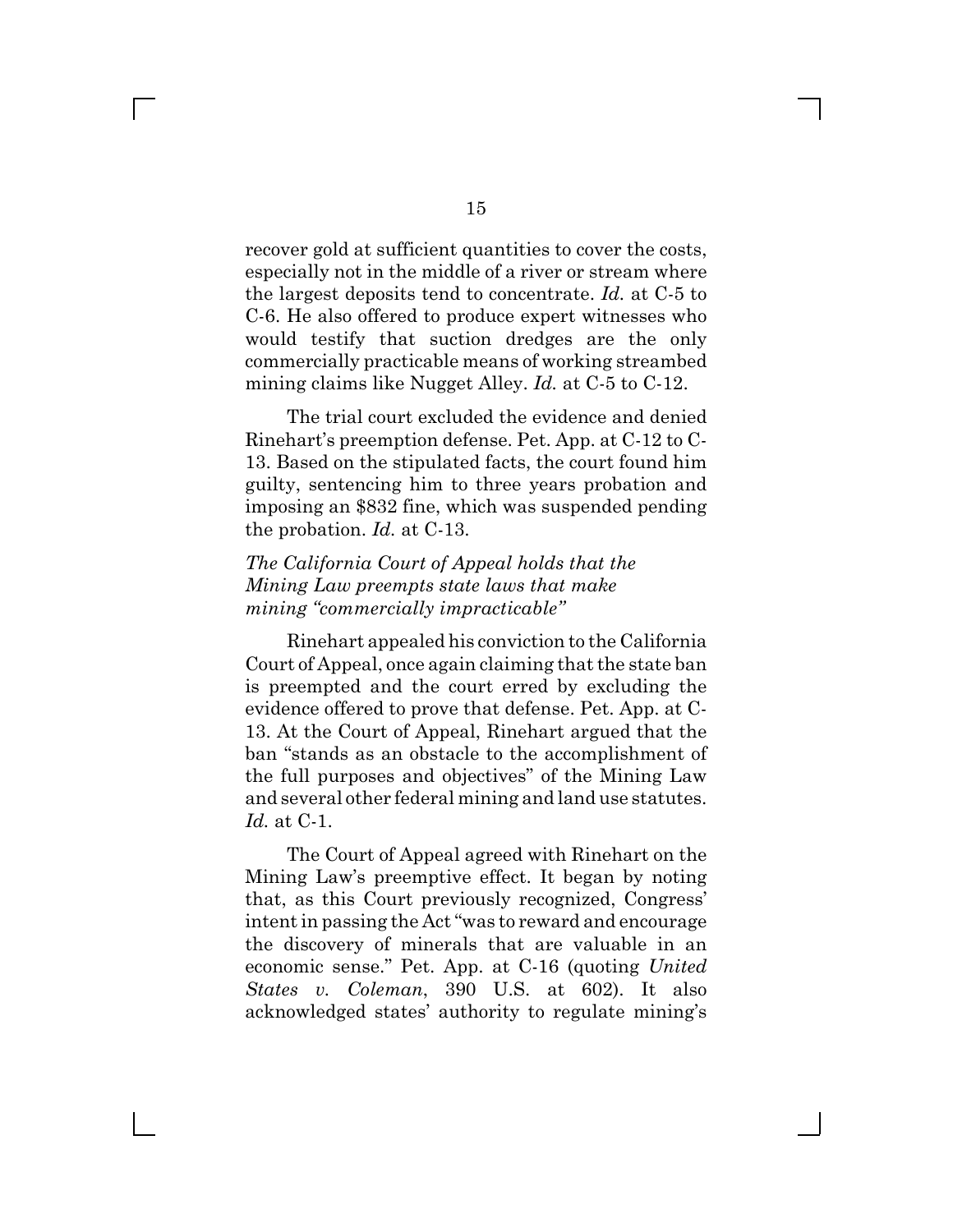adverse environmental impacts under *Granite Rock*. *Id.* at C-19 to C-20.

However, the Court of Appeal observed that *Granite Rock* says that regulations so severe as to make mining commercially impracticable are preempted. Pet. App. at C-23. And it noted that the Eighth Circuit, in *South Dakota Mining Association v. Lawrence County*, held that a county ordinance forbidding a mining method was preempted under this standard. Pet. App. at C-20 to C-23.

Following these decisions, the Court of Appeal held that if California's ban is "'so severe'" that it "frustrate[s] rights granted by the federal mining laws and, thus, ha[s] become [an] obstacle[] to the realization of Congress' intent in enacting those laws[,]" it is "unenforceable as preempted by federal mining law." Pet. App. at C-23 (quoting *Granite Rock*, 480 U.S. at 587).

Because most of the evidence relevant to this question had been excluded by the trial court, the Court of Appeal remanded the case for further fact-finding. Pet. App. at C-24. In its instructions, the Court of Appeal explained that the trial court must determine on remand whether California's "de facto ban on suction dredge mining permits rendered commercially impracticable the exercise of defendant's mining rights granted to him by the federal government?" *Id.*

#### *The Supreme Court of California reverses*

Rather than litigate that issue on remand, California appealed the case to the Supreme Court of California, which reversed. Although that court "d[id] not disagree" that the Mining Law was enacted "with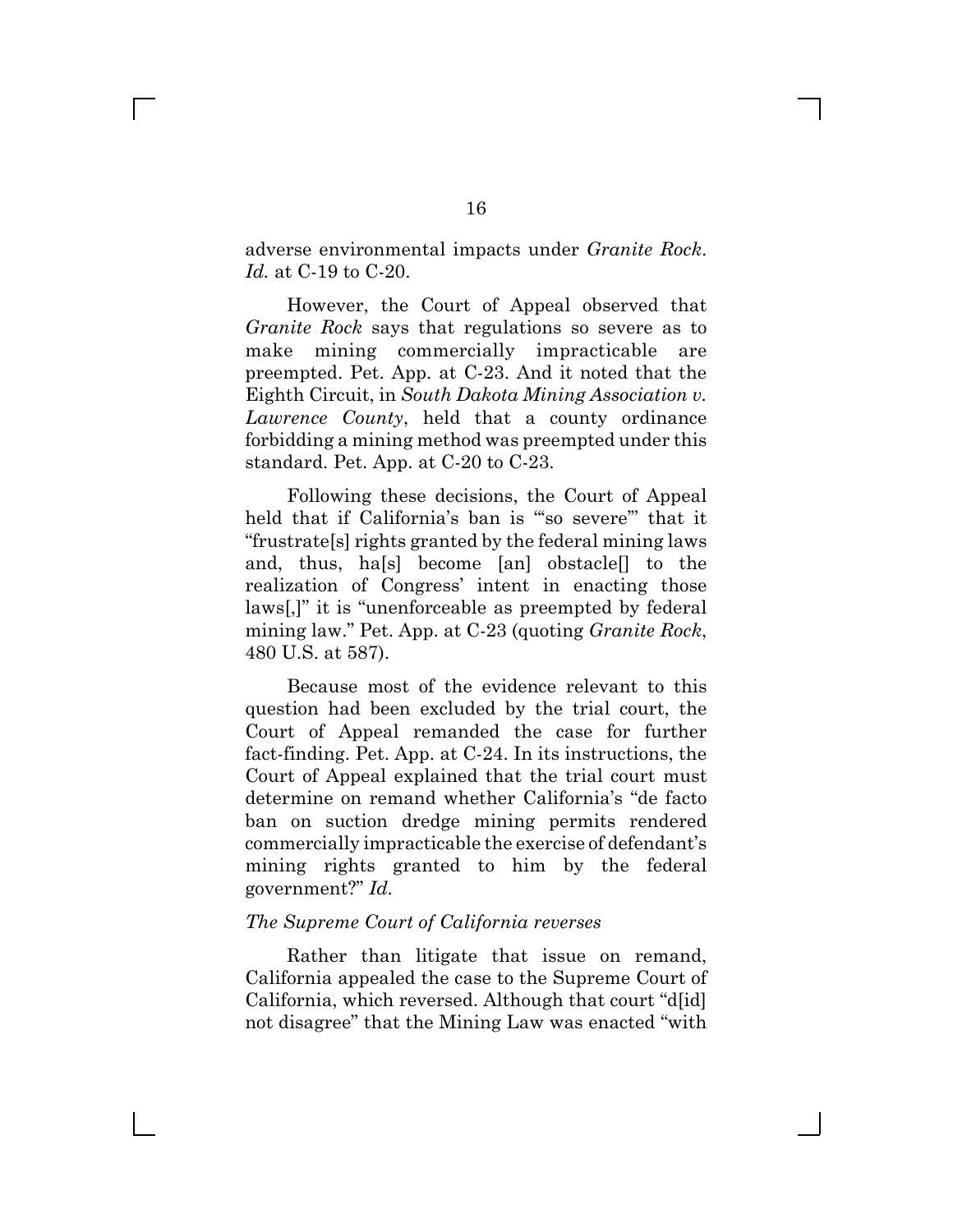the larger purpose in mind of encouraging ongoing mineral exploration across the West[,]" it nonetheless denied that a state ban on mining could be preempted. *See* Pet. App. at A-25.

The Supreme Court of California began by observing that the Mining Law does not encourage mining at any cost, but recognizes that mining may have adverse environmental impacts and that federal agencies and, to some extent state agencies, have a role in regulating those impacts. Pet. App. at A-12 to A-13. From this uncontroversial proposition, the court set up a false choice: either Congress must have intended to preempt all state laws limiting mining or none. *Id*.

To support its holding, the court found that Congress "acquiesced" in a 19th century case in which a federal court issued an injunction against a mining company. Pet. App. at A-17 to A-21; *see Woodruff v. North Bloomfield Gravel Mining Co.*, 18 F. 753, 756 (C.C.D. Cal. 1884);7 *cf. Bob Jones University v. United States*, 461 U.S. 574, 600 (1983) ("Non-action by Congress is not often a useful guide" and thus assuming congressional acquiescence is disfavored); *United States v. Price*, 361 U.S. 304, 313 (1960) ("[T]he views of a subsequent Congress form a hazardous basis for inferring the intent of an earlier one."). However,

<sup>7</sup> *Woodruff* concerned hydraulic mining, which involves the spraying of pressurized water to erode soil and reveal mineral deposits beneath it. The process resulted in the dumping of significant amounts of debris into rivers, which harmed downstream property owners and constituted a nuisance. *See Woodruff*, 18 F. 753 at 756-57. Congress responded by adopting the Caminetti Act of 1893, which allowed the mining to resume once dams were constructed to catch debris. *See California ex rel. State Land Comm'n v. Yuba Goldfields, Inc.*, 752 F.2d 393, 394 (9th Cir. 1985) (discussing the history of the Caminetti Act).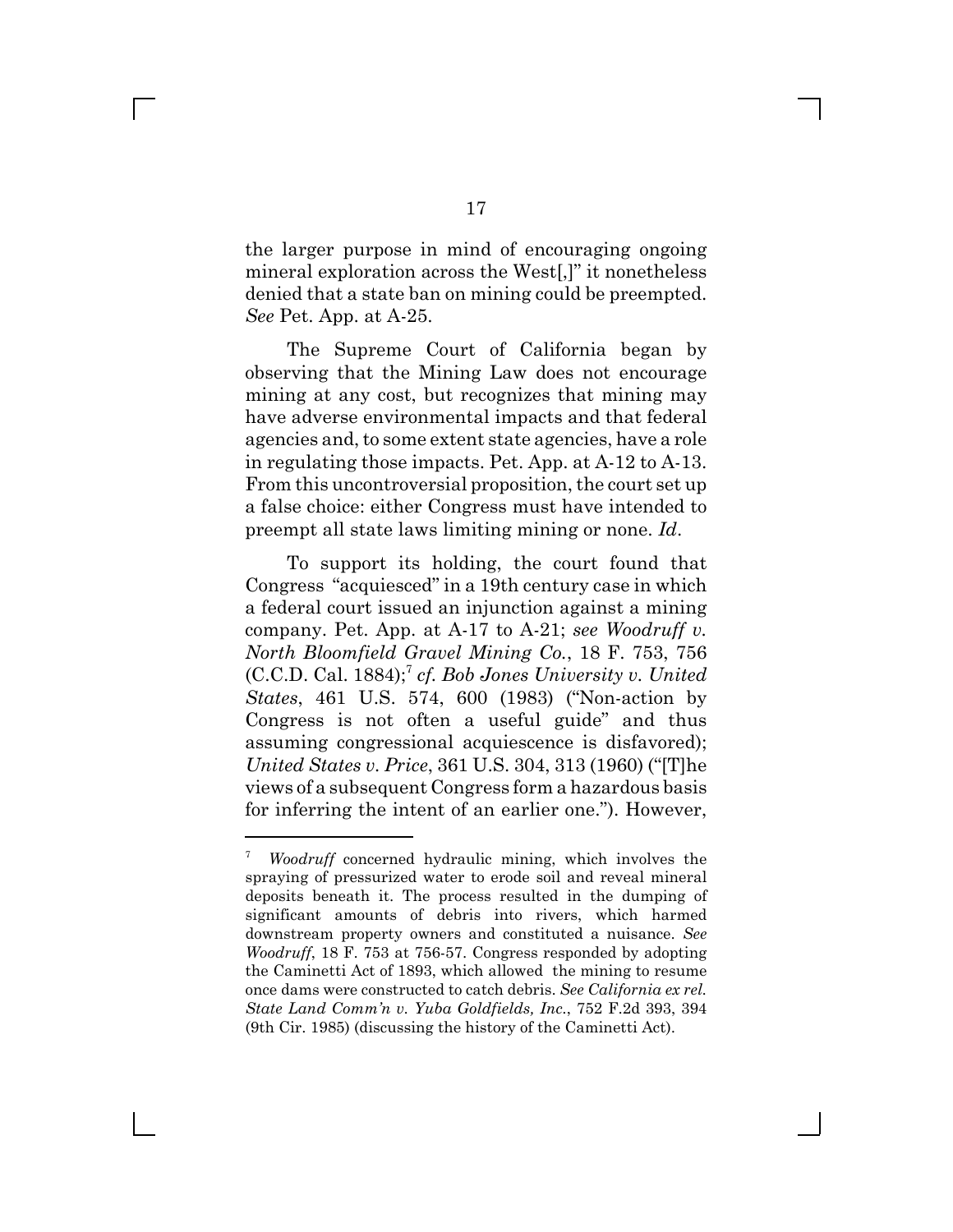the Supreme Court of California ignored the fact that the case did not simply ban mining. Instead, the injunction specifically provided that "as it is possible that some mode may be devised in the future for obviating the injuries . . . so as to be both safe and effective, a clause will be inserted in the decree giving leave . . . to apply to the court for a modification or suspension of the injunction." *Woodruff*, 18 F. at 808- 09. So, in addition to the fact that the decision was from a federal court—and thus preemption inapplicable to it—the injunction only applied until the mining company showed that it had mitigated its impacts. It was, therefore, more like a regulation of mining than an outright ban. California's ban, however, gives miners no opportunity to show that their activity has no adverse environmental impact or that any such impact can be mitigated.

For these reasons, the court held that, notwithstanding the Mining Law's admitted purpose, Congress had not indicated its intent to preempt state laws clearly enough. In effect, the court gave short shrift to conflict preemption because, in 1872, Congress did not foresee a conflict that would arise nearly a century and a half later and expressly preempt state laws that frustrate the Mining Law's purpose. *See* Pet. App. at A-25 ("Congress could have made express that it viewed mining as the highest and best use of federal land whenever minerals were found, or could have delegated to federal agencies exclusive authority to issue permits and make accommodations between mining and other purposes. It did neither . . ."). The decision also expressly rejected the Eighth Circuit's reasoning in *South Dakota Mining Association v. Lawrence County*. Pet. App. at A-25.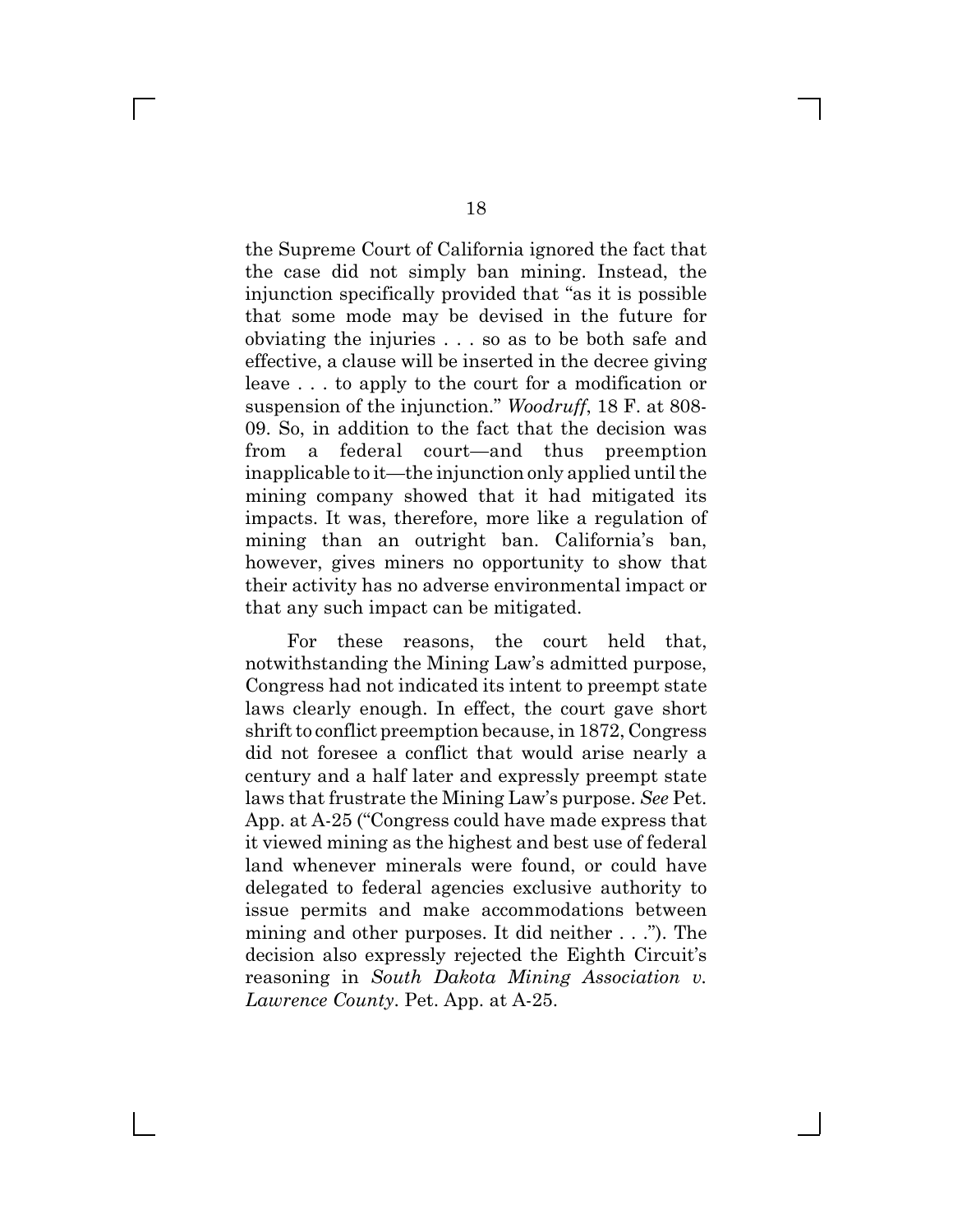The Supreme Court of California recognized no limit on its holding. In particular, it did not consider whether California's ban is temporary or permanent and did not distinguish the Mining Law's preemptive effect based on this characterization. Pet. App. at A-25 to A-26. Rinehart believes that California's mining ban is preempted regardless of how it is characterized.<sup>8</sup> But, if this Court believes that characterization is relevant, that issue would need to be addressed on remand, with the benefit of the evidence that the trial court excluded.

According to the Supreme Court of California's rule, no state prohibition of mining could be preempted, no matter how burdensome or unjustified, despite standing as an obstacle to the accomplishment and execution of the Mining Law's acknowledged purpose. Pet. App. at A-25 to A-26. Rinehart asks this Court to review, and reverse, that decision.



<sup>&</sup>lt;sup>8</sup> As explained above, California's ban has been in place for eight years, with much of that time due to the Legislature's unexplained failure to authorize a state agency to adopt regulations. In contrast, if California had requested that the Secretary of Interior temporarily withdraw areas from mining, as permitted by 30 U.S.C. § 1281(c), the temporary measure could have remained in place for a maximum of two years. Alternatively, California could have followed the leads of the federal government and several states which have regulated suction dredge mining to avoid adverse environmental impacts. *See infra* at 24-25. But California declined to pursue its lawful options. This question also has no bearing on Rinehart's standing to pursue this appeal. Even if California eventually adopts suction dredge mining regulations, he would have standing to challenge the criminal sentence imposed below.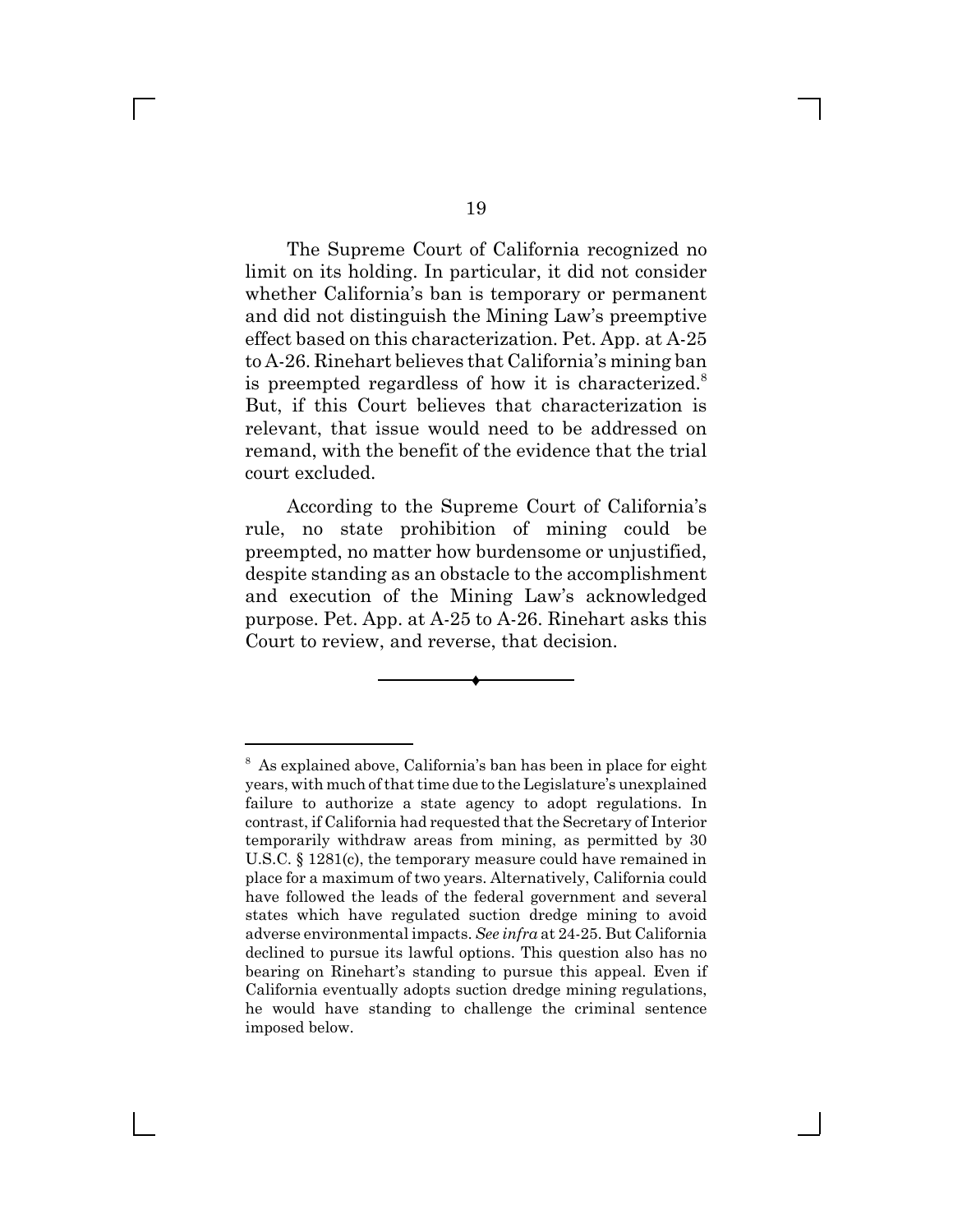## **REASONS FOR GRANTING THE WRIT**

#### **ARGUMENT**

**I**

### **THE DECISION BELOW CONFLICTS WITH DECISIONS FROM THE EIGHTH CIRCUIT, FEDERAL CIRCUIT, AND THE COLORADO SUPREME COURT**

The "ultimate touchstone in every preemption case" is the congressional purpose behind federal law. *Altria Group, Inc. v. Good*, 555 U.S. 70, 76 (2008). State laws may be preempted because: (1) a federal statute or regulation expressly preempts the state law (express preemption); (2) federal regulation is so pervasive in an area that it has "occupied the field" (field preemption); or (3) the state law conflicts with federal law (conflict preemption), because it is impossible to comply with both or the state law erects an obstacle to the accomplishment of federal law's purpose. *See Hughes v. Talen Energy Marketing, LLC*, 136 S. Ct. 1288, 1297 (2016).

Under this last test, "any state legislation which frustrates the full effectiveness of federal law is rendered invalid[.]" *Perez v. Campbell*, 402 U.S. 637, 651-52 (1971); *see Crosby v. Nat'l Foreign Trade Council*, 530 U.S. 363, 373 (2000) (state law that "stands as an obstacle to the accomplishment and execution of the full purposes and objectives of Congress" is preempted). This is the "unavoidable consequence" of the Supremacy Clause. *McCulloch v. Maryland*, 17 U.S. (4 Wheat.) 316, 436 (1819) ("[T]he States have no power, by taxation or otherwise, to retard, impede, burden, or in any manner control the

20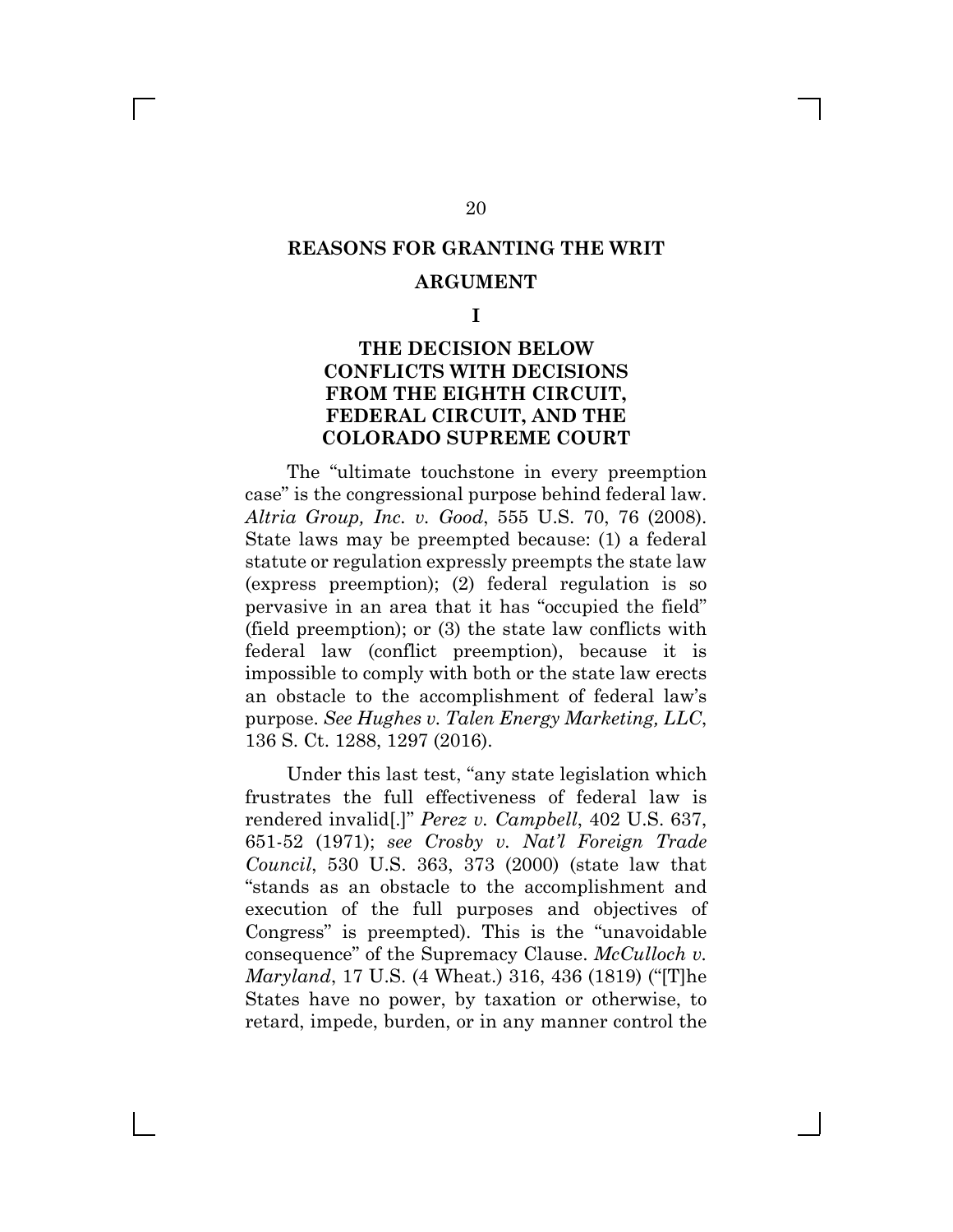operations of the constitutional laws enacted by Congress to carry into effect the powers vested in the national government.").

Although the Supreme Court of California acknowledged that Congress' "larger purpose" in enacting the Mining Law was to "encourag[e] ongoing mineral exploration across the West," it held that it has no preemptive effect on state laws that stand as an obstacle to the accomplishment of that purpose, including outright bans on mining. Pet. App. at A-25 to A-26.

That holding is not only deeply flawed, but cannot be squared with the decisions of this Court, the Eighth Circuit, the Federal Circuit, and the Colorado Supreme Court. *See Granite Rock*, 480 U.S. at 593; *South Dakota Mining Association*, 155 F.3d at 1007; *Skaw*, 740 F.2d at 934-35; *Brubaker*, 652 P.2d 1050. California's mining ban frustrates the Mining Law's purpose and is thus preempted. *See* James S. Burling, *Local Control of Mining Activities on Federal Lands*, 21 Land & Water L. Rev. 33, 48 (1986) (" '[T]he general purpose of the [Mining Law] is well understood; it was to encourage citizens to assume the hazards of searching for and extracting valuable minerals deposited in our public lands. . . .' This statutory purpose preempts any local attempts which would frustrate or prohibit mining." (quoting *United States v. Rizzinelli*, 182 F. 675, 682 (D. Idaho 1910) (footnote omitted)).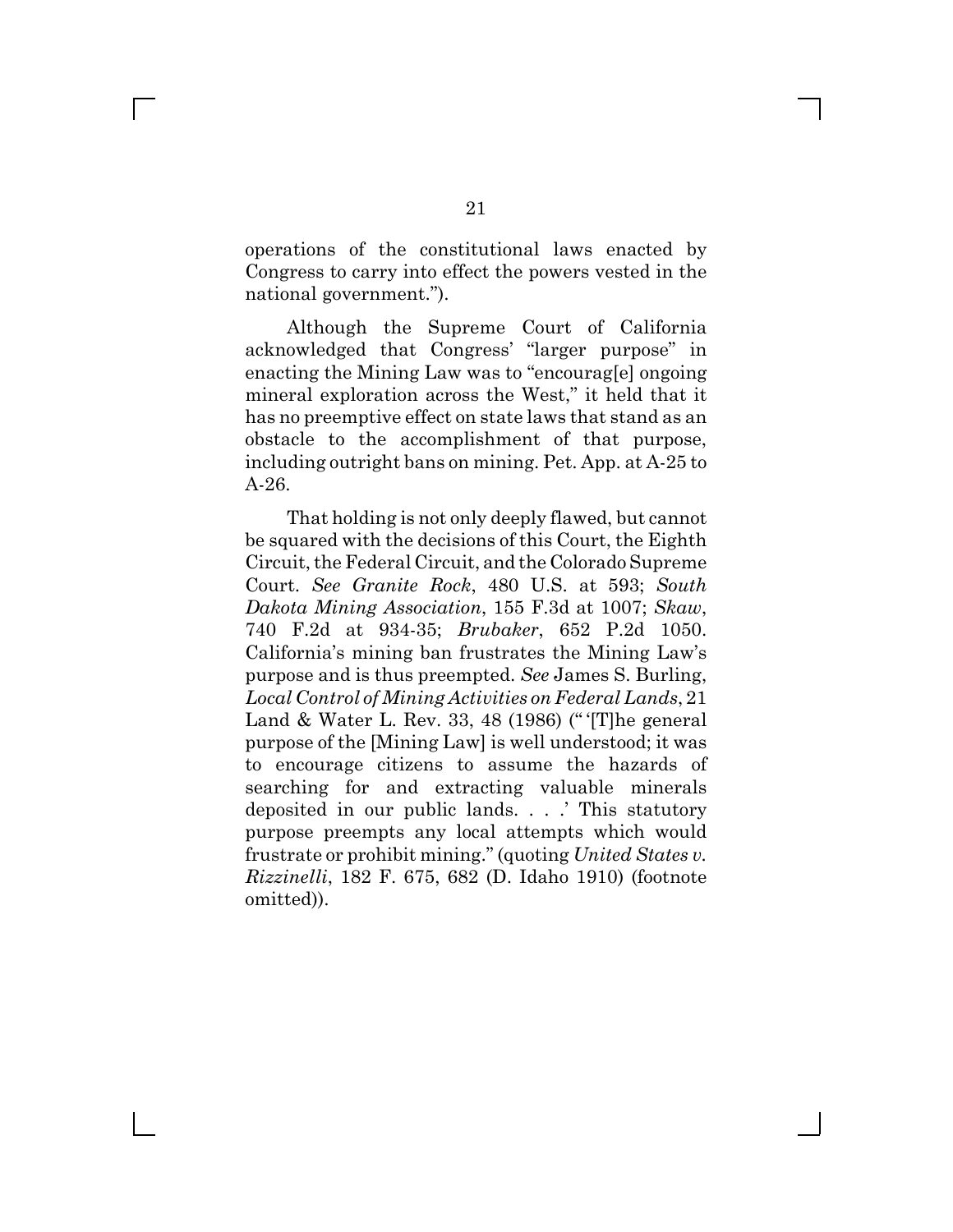## **A. The Decision Below Is Inconsistent with This Court's Reasoning in** *California Coastal Commission v. Granite Rock*

This Court last addressed the preemptive effect of the Mining Law thirty years ago in *California Coastal Commission v. Granite Rock*, 480 U.S. 572. *Granite Rock* was the mirror image of this case. Whereas, here, California takes the position that federal mining law has no preemptive effect whatsoever; in *Granite Rock*, miners argued that the preemptive effect was so strong that states had no authority to regulate them at all. *See* 480 U.S. at 580 ("Granite Rock argues . . . that there is no possible set of conditions the Coastal Commission could place on its permit that would not conflict with federal law—that any state permit requirement is *per se* pre-empted."). Both extreme arguments should meet the same fate.<sup>9</sup>

In *Granite Rock*, this Court upheld a state permitting requirement because the Mining Law does not expressly preempt all state regulation of mining nor does it occupy the field. *Id.* at 583. Because the mining company's challenge was "broad and absolute[,]" this Court's "rejection of that challenge [was] correspondingly narrow." *Id.* at 593. The Court cautioned that its rejection of that express and field preemption challenge should not be construed to "approve any future [state regulation] that in fact

<sup>9</sup> Rinehart does not ask this court to reconsider or overrule *Granite Rock*. As that decision recognizes, states may regulate mining's adverse environmental impacts, and many do. *See infra* note 14. This case is thus not about whether a state may regulate to protect the environment but whether, in lieu of regulating, it may simply ban federally encouraged activities on federal lands.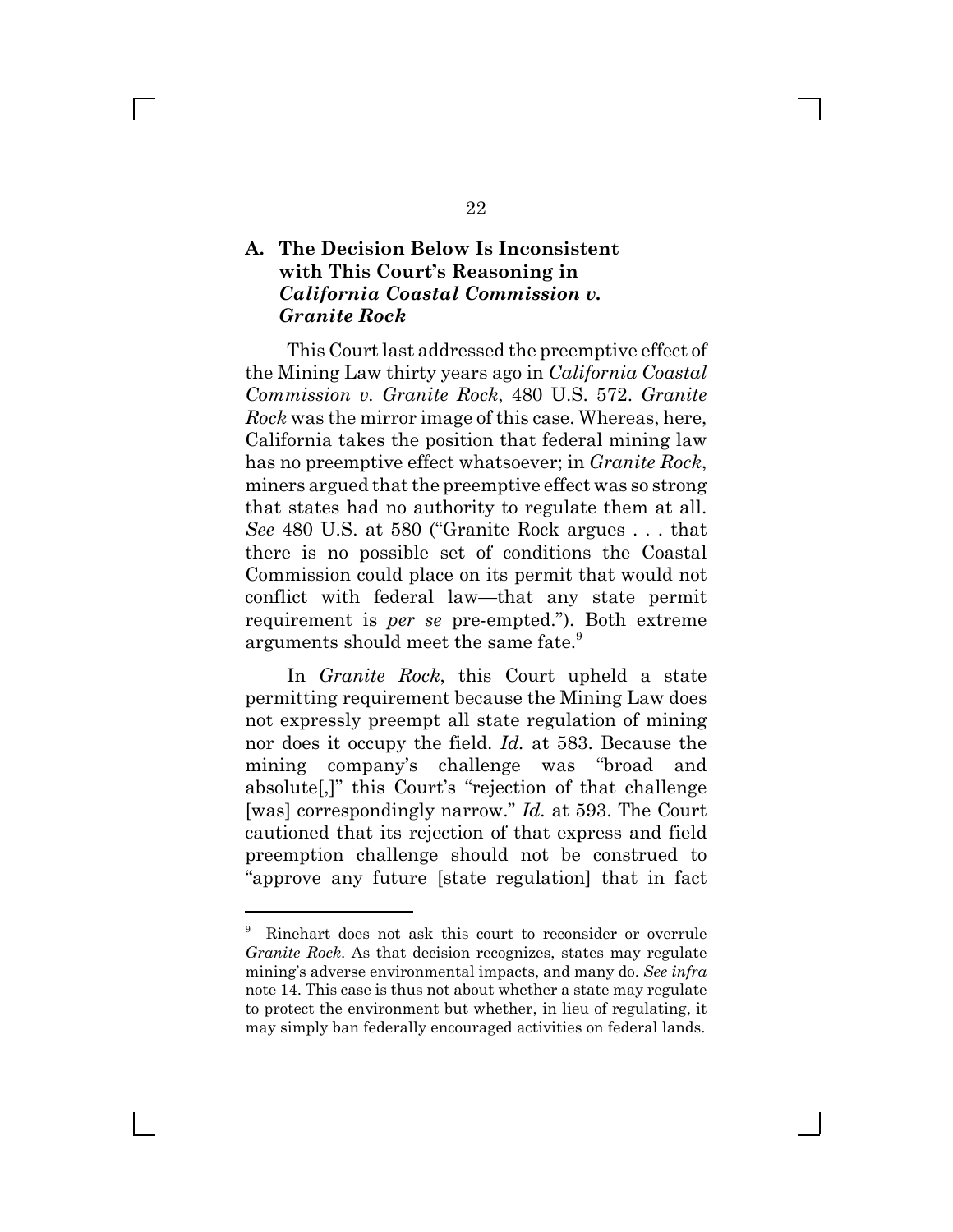conflicts with federal law." *Id.* at 594. The Court hypothesized "a state environmental regulation so severe" that it would render mining "commercially impracticable."<sup>10</sup> *Id.* at 587. Such a regulation, the Court implied, would be invalid under obstacle preemption. *Id.*

This case is an opportunity to resolve the question left open by *Granite Rock*—at what point is a state regulation of mining so severe that it is an obstacle to the Mining Law's purposes? *See* John D. Leshy, *Granite Rock and the States' Influence Over Federal Land Use*, 18 Envtl. L. 99, 104 (1987) ("This is the gray area sketched out by Justice O'Connor [in *Granite Rock*], where 'a state environmental regulation is so severe that a particular land use would become commercially impracticable.'" (quoting *Granite Rock*, 480 U.S. at 587)).

### **B. The Decision Below Conflicts with a Decision of the Eighth Circuit**

Unlike the Supreme Court of California, other courts have shown respect for Congress' purpose in enacting the Mining Law and found state laws that frustrate its purpose preempted by it. The decision below expressly conflicts with the only post-*Granite Rock* decision from a federal court of appeals on this issue. Pet. App. at A-25.

 $10$  This was not a controversial position in the case, as even California acknowledged that a mining ban would preempted. *Id.* at 586 ("'The Coastal Commission also argues that the Mining Act does not preempt state environmental regulation of federal land unless the regulation prohibits mining altogether . . . .'" (quoting *Granite Rock Co. v. California Coastal Comm'n*, 768 F.2d 1077, 1080 (9th Cir. 1985))).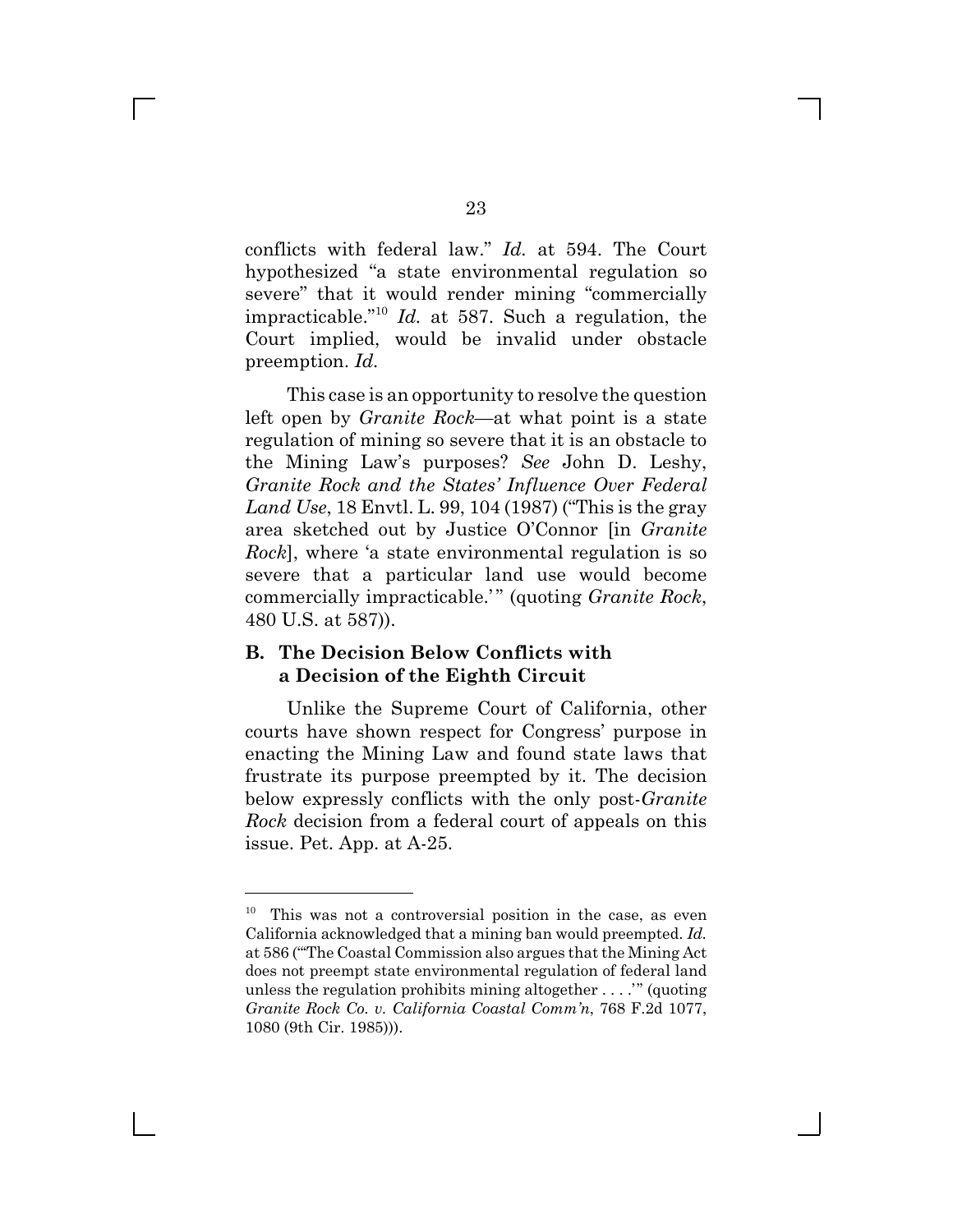In *South Dakota Mining Association v. Lawrence County*, the Eighth Circuit considered a preemption challenge to a county ordinance<sup>11</sup> that flatly forbade "the only mining method that can actually be used to extract [] minerals" on certain federal lands. 155 F.3d at 1007. The Eighth Circuit held that this outright ban was an obstacle to the Mining Law's purpose of encouraging the discovery and "economical extraction" of valuable minerals on federal lands. *Id.* at 1010-11.<sup>12</sup> The Eighth Circuit found it "[s]ignificant" that this Court "stressed [in *Granite Rock*] that the Coastal Commission did *not* argue that it had the authority to ban all mining." *Id.* at 1011.

Following *Granite Rock*'s rationale, the Eighth Circuit ruled that state environmental regulations are permitted but, when state laws become "prohibitory, not regulatory," they "completely frustrate[] the accomplishment of . . . federally encouraged activities." *Id.* "A local government cannot prohibit a lawful use of the sovereign's land that the superior sovereign itself permits and encourages." *Id.* To do so "offends both the Property Clause and the Supremacy Clause[.]" *Id.*

Just so here. California opted not to regulate suction dredge mining's potential environmental impacts, choosing instead to ban the federally

<sup>11</sup> Although *South Dakota Mining Association* concerned a county ordinance rather than a state law, the same preemption analysis applies to both. *See Hillsborough County v. Automated Med. Labs., Inc.*, 471 U.S. 707, 713 (1985).

<sup>&</sup>lt;sup>12</sup> The Eighth Circuit recognized that Congress' purposes are more complex and include respect for the environment and state authority, *see supra* at 6-10, but nonetheless held that state regulation must be preempted if it wholly obstructs the Mining Law's primary purpose. *See* 155 F.3d at 1010.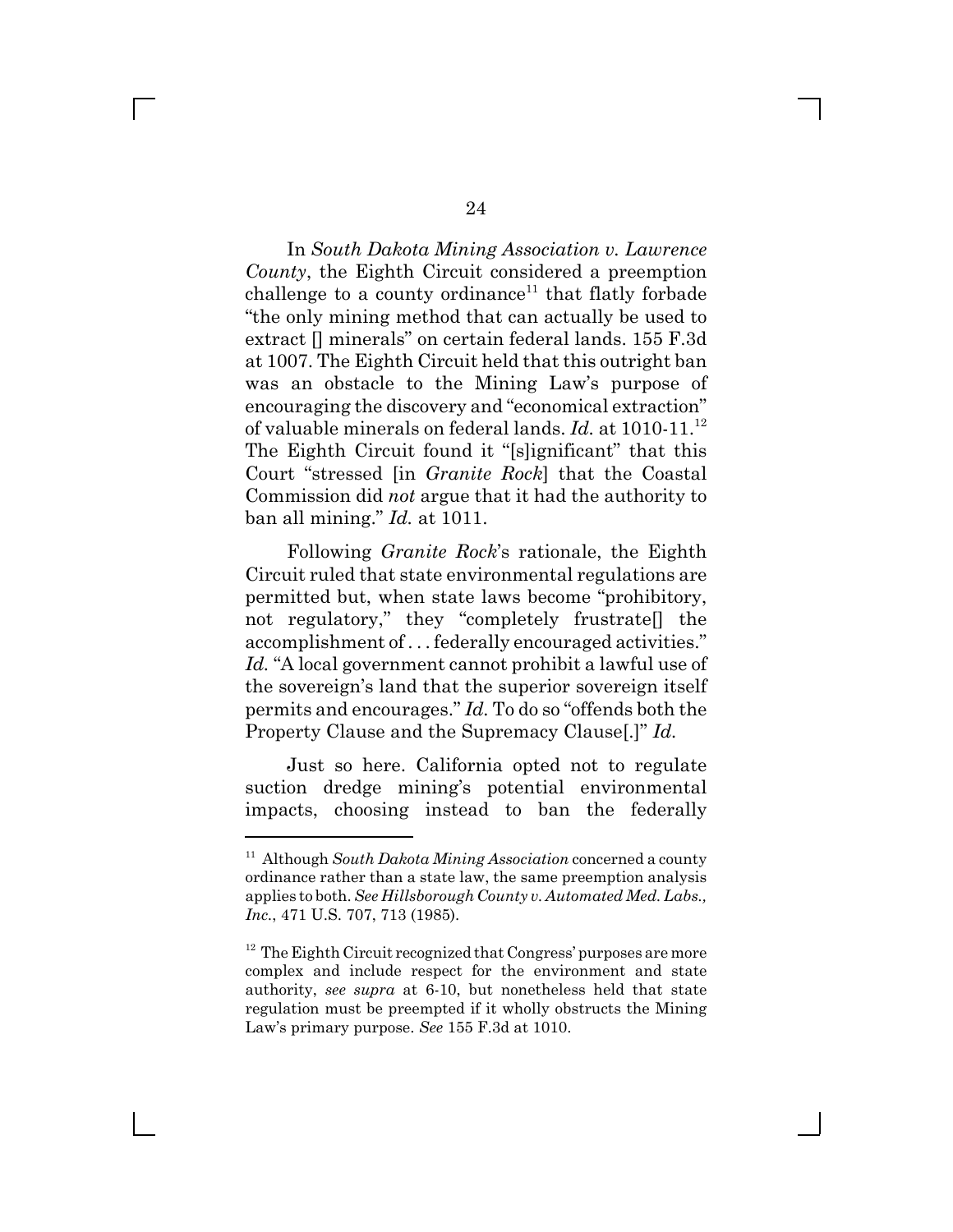encouraged activity entirely. It did so despite the fact that the federal government<sup>13</sup> and several states<sup>14</sup> regulate suction dredge mining to address California's concerns and its own state agency acknowledged that it could do the same.<sup>15</sup> California's mining ban is "prohibitory, not regulatory." *Id.* at 1011. Thus, the Supreme Court of California's decision upholding the ban cannot be reconciled with *South Dakota Mining Association*.

### **C. The Decision Below Also Conflicts with Pre-***Granite Rock* **Decisions from the Federal Circuit and the Colorado Supreme Court**

The conflict between the decision below and *South Dakota Mining Association* provides a compelling basis for review. But the conflict created by the Supreme Court of California's decision goes deeper. The decision below also conflicts with cases from the Federal Circuit and Colorado Supreme Court that were decided before *Granite Rock*. Although those cases are entirely consistent with this Court's decision, the Supreme

<sup>13</sup> *See* EPA, *Authorization to Discharge Under the National Pollutant Discharge Elimination System*, *supra*.

<sup>14</sup> *See* Alaska Department of Natural Resources, Division of Mining, Land & Water, Fact Sheet: *Suction Dredging* (Feb. 2012),http://dnr.alaska.gov/mlw/factsht/mine\_fs/suctiond.pdf; Idaho Department of Water Resources, Recreational Mining Permits, https://www.idwr.idaho.gov/files/stream\_channel/2016- Recreational-Mining-Letter-Permit.pdf; Montana Department of Environmental Quality, *General Permit for Portable Suction Dredging*, Permit No. MTG370000 (May 28, 2015), http://deq.mt.gov/Portals/112/Water/WPB/MPDES/General %20Permits/MTG370000PER.pdf.

 $15$  Pet. App. at E-6 to E-8.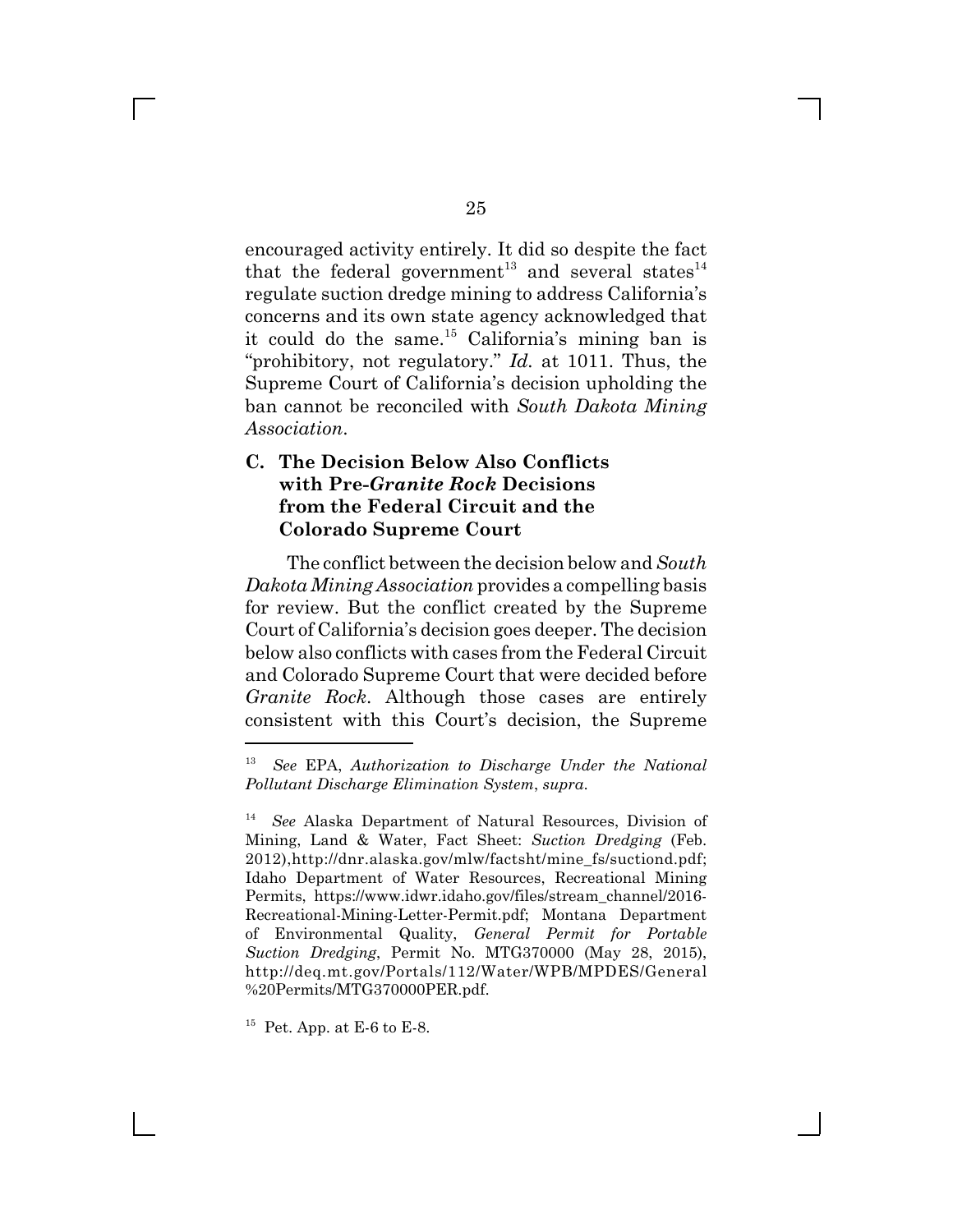Court of California dismissed them simply because they preceded *Granite Rock*. Pet. App. at A-24.

In *Skaw v. United States*, the Federal Circuit considered several miners' takings claims against the federal government for requiring a permit that a federal agency refused to timely process. 740 F.2d at 934-35. To avoid liability, the government argued that the miners did not have a property right in their claims because state law forbade suction dredge mining, the only practical means by which they could mine their placer claims.16 *Id.* The Federal Circuit rejected that defense because the state suction-dredge mining ban conflicted with the miners' rights under the Mining Law. *Id.* It "would have made it impossible for plaintiffs to exercise rights theretofore granted by the mining laws" and was thus preempted. *Id.* at 940.

In *Brubaker v. Board of County Commissioners*, the Colorado Supreme Court considered a preemption challenge to a county's refusal to issue a permit for activity that was a necessary predicate to mining. 652 P.2d at 1052-54. Foreshadowing the *Granite Rock* decision, the court acknowledged that the Mining Law does not preempt all state regulation of mining on federal lands. *See id.* at 1056. But where a state "seeks not merely to supplement the federal scheme, but to prohibit the very activities contemplated and authorized by federal law[,]" it goes too far. *Id.* "Such

<sup>&</sup>lt;sup>16</sup> Beginning in 1955, Idaho required dredge and placer miners to obtain a permit from a state agency. *Id.* In 1977, however, the state amended the law to prohibit dredge mining in any form on the St. Joe River and its tributaries. *Id.*; *see State ex rel. Andrus v. Click*, 554 P.2d 969, 974-75 (Idaho 1976) (upholding the 1955 permit requirement but suggesting that a ban on mining would be preempted).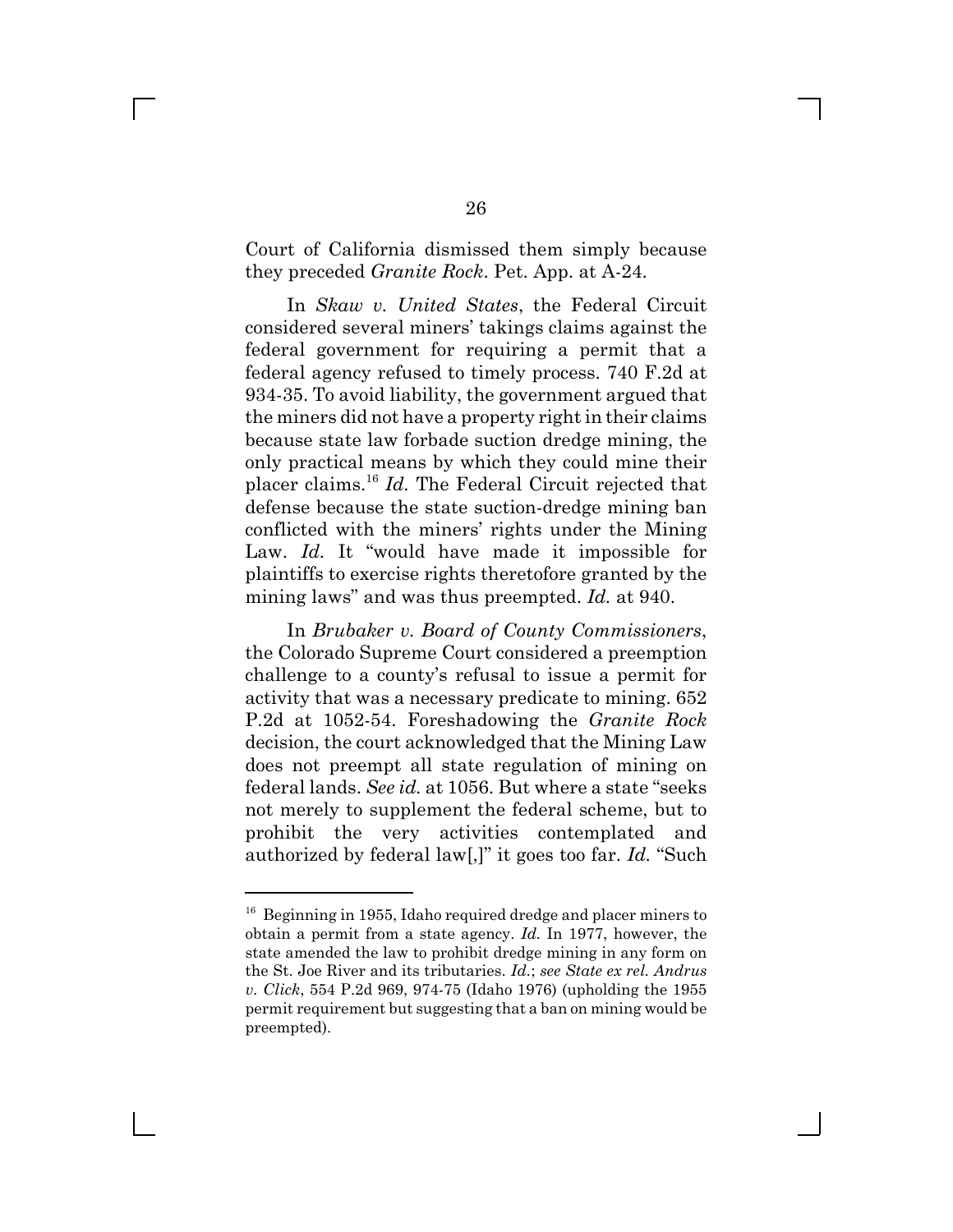a veto power is not consistent with the Supremacy Clause." *Id.*; *see* Wendy I. Silver, *Local and Federal Regulation of Mining in a Wilderness Area*, 18 Colo. Law. 1967, 1967 (1989) (surveying federal and state preemption decisions regarding mining and concluding "a state or county permit requirement may be used to impose reasonable regulations on the exercise of the federal right to mine, but may not be used to prohibit mining").

The Supreme Court of California's decision depriving the Mining Law of any preemptive effect and upholding the state suction-dredge mining ban is squarely at odds with these decisions. As *Skaw* and *Brubaker* explain, states may regulate mining's potential environmental impacts but they may not simply ban or veto mining in lieu of regulating it. *Skaw*, 740 F.2d at 934-35; *Brubaker*, 652 P.2d at 1056. That is precisely what California has done. *See* Cal. Fish & Game Code § 5653.1. The conflict between the decision below and *Skaw* and *Brubaker* further underscores the need for this Court's review.

**II**

## **WHETHER STATES MAY FORBID FEDERALLY ENCOURAGED ACTIVITY ON FEDERAL LANDS IS AN ISSUE OF NATIONAL IMPORTANCE**

Although the conflict created by the Supreme Court of California's decision alone warrants this Court's review, that need is heightened by the important and recurring nature of the question presented. The federal government owns vast areas of the country, the uses of which can be extremely controversial. Thus, the threat of states attempting to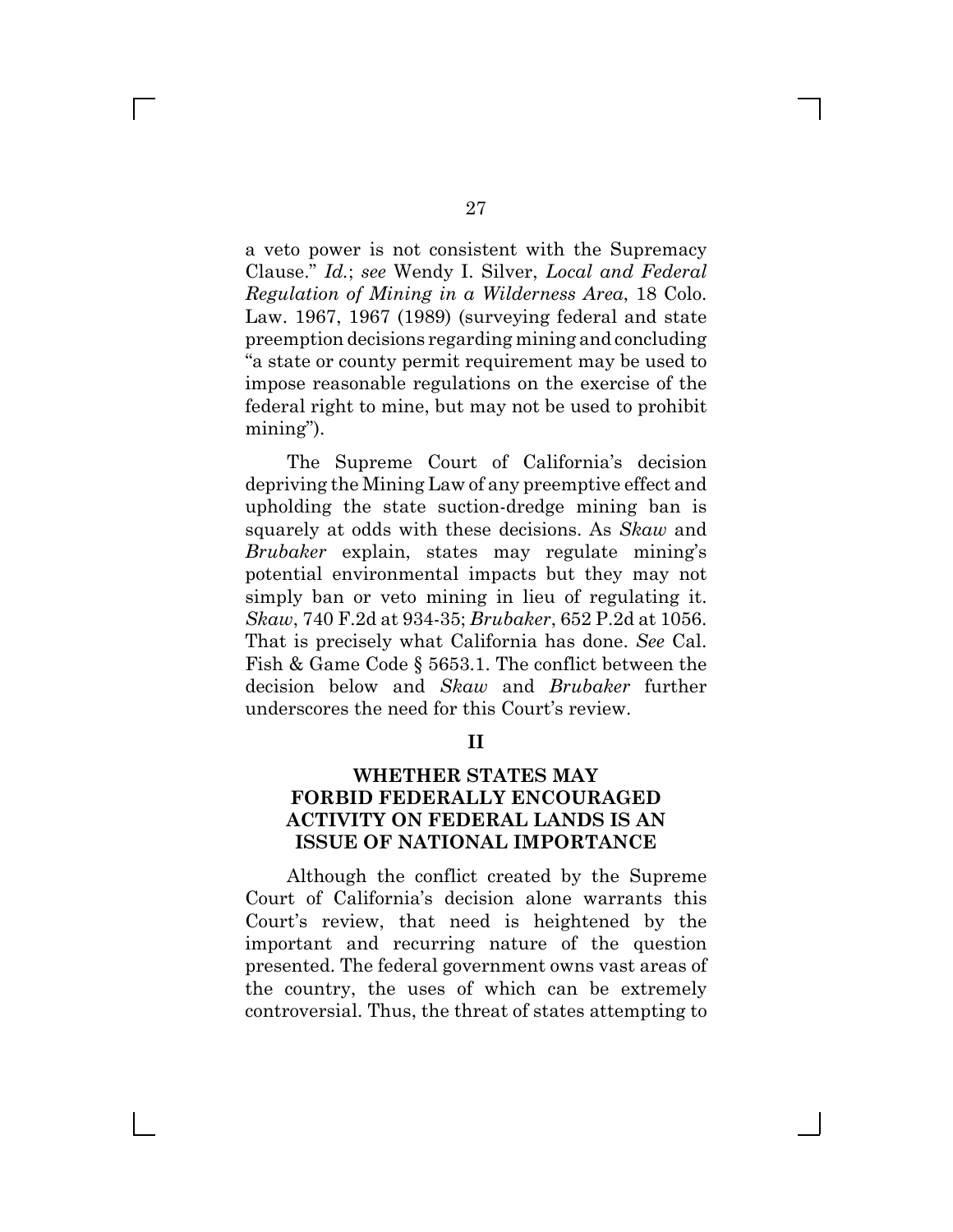frustrate Congress' chosen uses for these lands is significant. The decision below invites states to frustrate federal land management policies by limiting their preemptive effect to cases where Congress adequately foresees the conflict to expressly preempt contrary state law.

The federal government owns roughly 640 million acres in the United States, nearly 30% of the nation's land. *See* Carol Hardy Vincent, et al., *Federal Land Ownership: Overview and Data*, Congressional Research Service Report No. R42346 at 1, 3 (Dec. 29,  $2014$ <sup>17</sup> Federal land ownership is particularly prevalent in the West. Although the federal government owns a small fraction of the land in eastern states, less than 0.3% of Connecticut, Iowa, and New York, it owns as much as 84.9% in western states (Nevada). *Id.* at 3. For instance, it owns a majority of the land in Alaska, Idaho, Nevada, Oregon, and Utah. *Id.* at 4-5.

The Property Clause gives Congress an authority to regulate federally owned lands analogous to the states' police power. U.S. Const. art. IV, § 3, cl. 2; *see Camfield v. United States*, 167 U.S. 518, 525 (1897). The Court has "repeatedly observed" that decisions about the use of federally owned lands are "'entrusted primarily to the judgment of Congress'" and cannot be second-guessed by states or federal courts. *See Kleppe v. New Mexico*, 426 U.S. 529, 536 (1976) (quoting *United States v. San Francisco*, 310 U.S. 16, 29 (1940)).

Although Congress' authority to decide the uses of federal lands is clear, its decisions are often controversial, especially in the western states where

<sup>&</sup>lt;sup>17</sup> https://fas.org/sgp/crs/misc/R42346.pdf.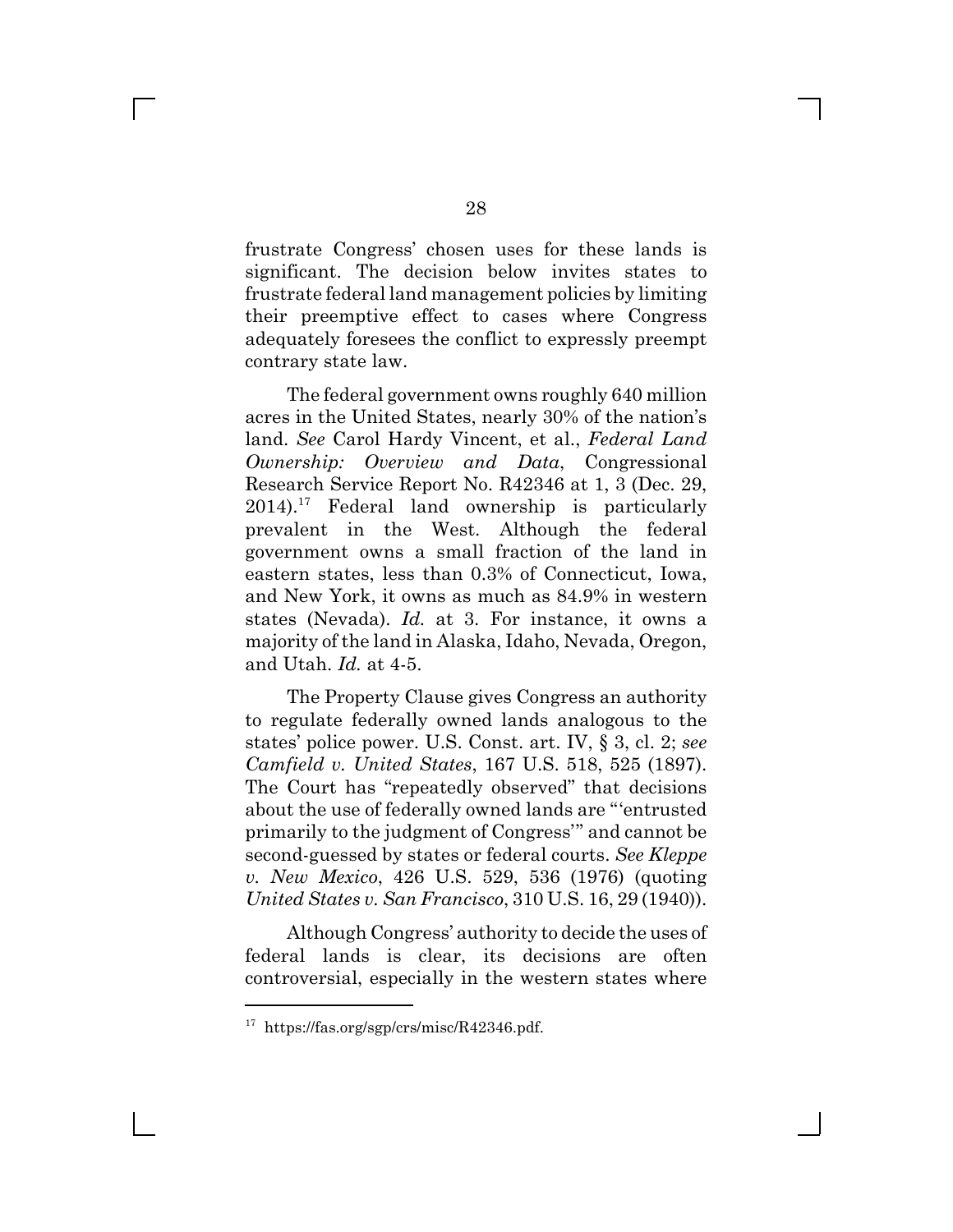federal ownership is disproportionately concentrated. People understandably care a great deal about how "our" lands are used. Unpopular decisions about the use of these lands have sparked sharp protests. *See, e.g.*, Liam Stack, *Wildlife Refuge Occupied in Protest of Oregon Ranchers' Prison Terms*, N.Y. Times, Jan. 2, 2016, at A13;18 Adam Nagourney, *A Defiant Rancher Savors the Audience That Rallied to His Side*, N.Y. Times, Apr. 23, 2014, at A1;19 Gladwin Hill, *Stakes Are High in the "Sagebrush Rebellion,"* N.Y. Times, Sept. 2, 1979, at  $E5.<sup>20</sup>$  They have also lead to innumerable lawsuits. *See, e.g.*, *Sturgeon v. Frost*, 136 S. Ct. 1061 (2016) (challenge to the application of a Park Service regulation to hovercraft use); *Salazar v. Buono*, 559 U.S. 700 (2010) (challenge to federal statute authorizing the transfer of federally owned lands to avoid the removal of a cross); *Summers v. Earth Island Institute*, 555 U.S. 488 (2009) (challenge to timber harvesting on Forest Service lands); *John R. Sand & Gravel Company v. United States*, 552 U.S. 130 (2008) (challenge to cancellation of lease to mine federally owned lands). If federal lands are put to conservation uses, someone will object. *See, e.g.*, *Wyoming v. U.S. Dep't of Interior*, 839 F.3d 938 (10th Cir. 2016); *Idaho Wool Growers Association v. Vilsack*, 816 F.3d 1095 (9th Cir. 2016); *United States v. Estate of Hage*, 810 F.3d 712 (9th Cir. 2016). If they are put to

<sup>18</sup> http://www.nytimes.com/2016/01/03/us/oregon-ranchers-will-re turn-to-prison-angering-far-right-activists.html.

<sup>&</sup>lt;sup>19</sup> http://www.nytimes.com/2014/04/24/us/politics/rancher-proudly -breaks-the-law-becoming-a-hero-in-the-west.html.

<sup>20</sup> http://www.nytimes.com/1979/09/02/archives/stakes-are-highin-the-sagebrush-rebellion.html.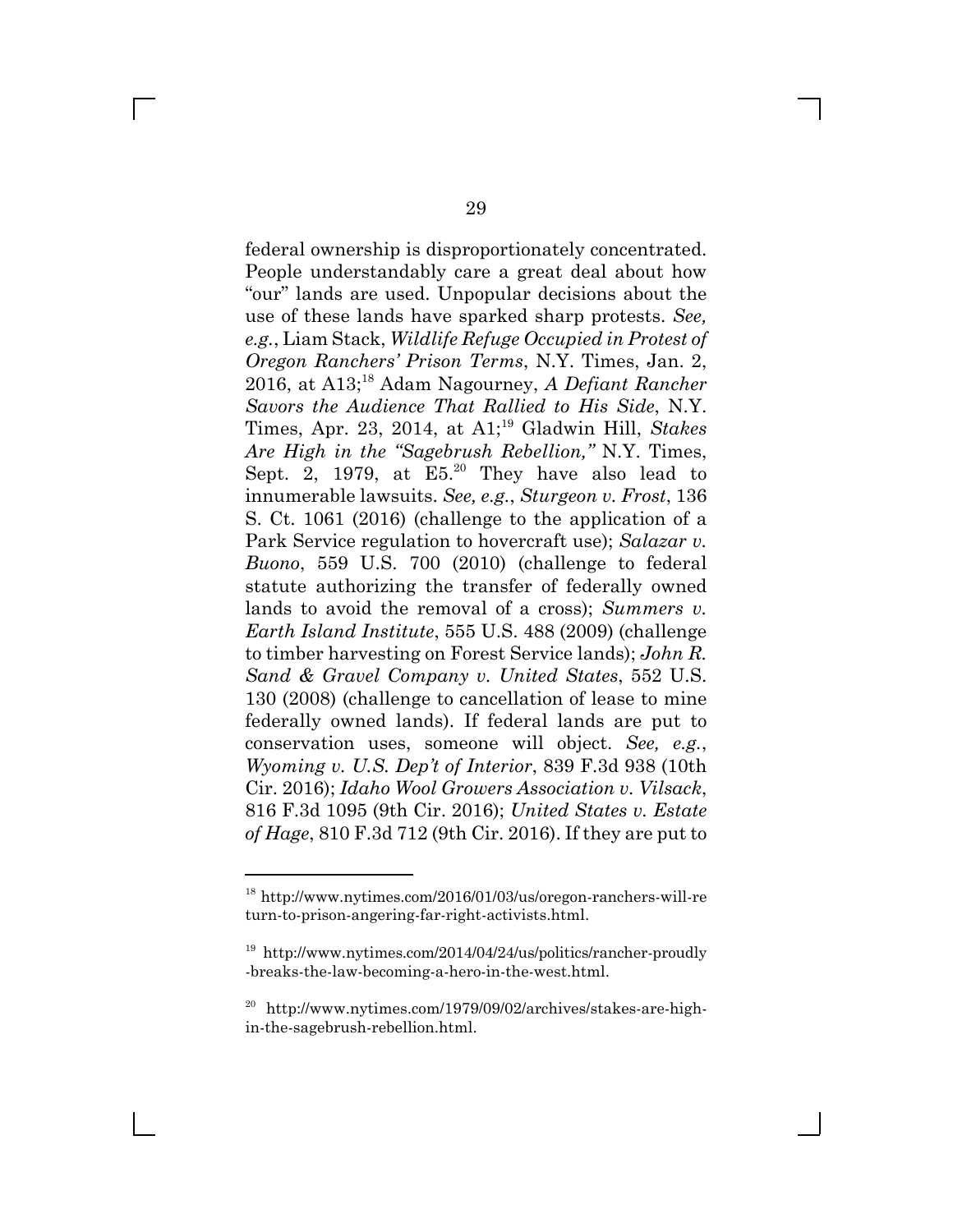economic uses, someone else will. *See, e.g.*, *Cascadia Wildlands v. Thrailkill*, 806 F.3d 1234 (9th Cir. 2015); *Cottonwood Environmental Law Center v. U.S. Forest Service*, 789 F.3d 1075 (9th Cir. 2015).

Congress' decision to encourage mining has been no exception. Some object to the mining of federally owned lands under any circumstances and have called for the Mining Law's repeal. *See* Robert M. Hughes & Carol Ann Woody, *A Mining Law Whose Time Has Passed*, N.Y. Times, Jan. 11, 2012, at A27.<sup>21</sup> Controversy over suction dredge mining on federally owned lands has not been limited to California. Since California adopted its ban, Oregon followed its lead by imposing a ban that is set to remain in place until at least 2021. Oregon S.B. 838, § 2(1). Like California's ban, Oregon's forbids suction dredge mining throughout the state, including federal lands, regardless of whether the particular mining would have any adverse environmental impact or, if so, that impact could be mitigated. *See id.*

The decision below threatens to further increase conflict over the uses of federal lands. Competing demands on these lands should be resolved in Congress or federal agencies, where Congress lawfully delegates this authority. *Cf.* Marla E. Mansfield, *A Primer of Public Land Law*, 68 Wash. L. Rev. 801, 821-57 (1993) (surveying the statutes and regulations that apply to the uses of federal lands).

States have a role to play, by supplementing the federal regime through the exercise of their police powers. *Granite Rock*, 480 U.S. at 580. But "those

 $^{21}$ http://www.nytimes.com/2012/01/12/opinion/a-mining-law-who se-time-has-passed.html.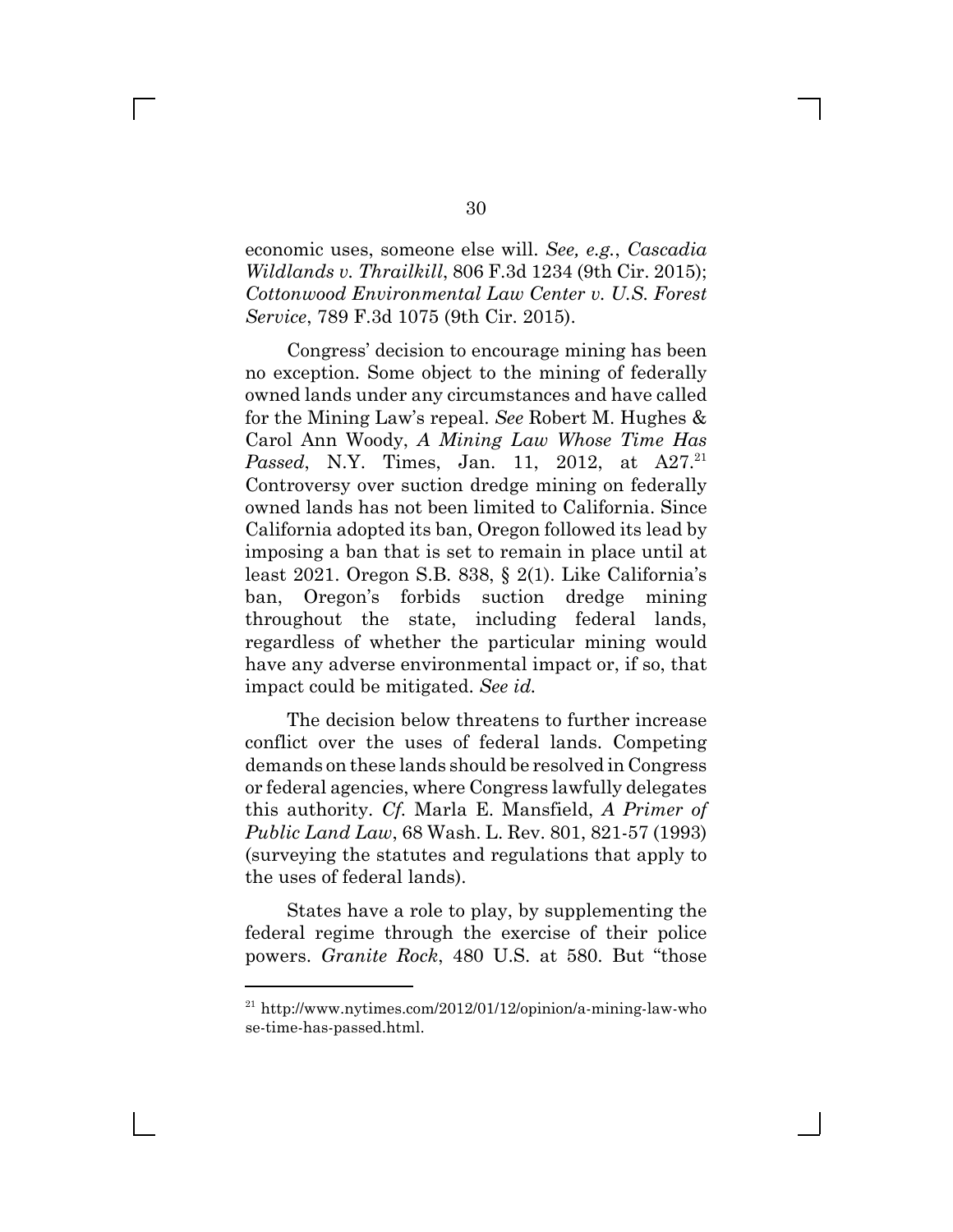powers exist only 'in so far as (their) exercise may be not incompatible with, or restrained by, the rights conveyed to the federal government by the constitution.'" *Kleppe*, 426 U.S. at 545 (quoting *Geer v. Connecticut*, 161 U.S. 519, 528 (1896)); *see Butte City Water Co. v. Baker*, 196 U.S. 119, 125 (1905) ("'The right to supplement Federal legislation, conceded to the state, may not be arbitrarily exercised; nor has the state the privilege of imposing conditions so onerous as to be repugnant to the liberal spirit of the congressional laws.'" (quoting 1 Lindley on Mines, 2d ed. § 249)).

Limiting the preemptive effect of Congress' decisions about the use of federal lands to express preemption would be unreasonable. As this case demonstrates, the conflict over the use of federal lands may not arise until decades or centuries after legislation is enacted. To expect Congress to predict all future conflicts that may develop over the use of federal land, or else sacrifice the preemptive effect of its policy, would substantially erode Congress' power. It could also erode the states' power, by encouraging Congress to overly limit their ability to supplement regulation of federal lands out of fear for what future conflicts may arise.

Although directly addressed only to the Mining Law, the reasoning of the decision below could equally apply to state laws barring any other federally encouraged activity on federal lands. In addition to mining, this could include controversial activities on federal lands, like fracking and oil drilling, as well as relatively more benign activities, like livestock grazing. The decision below, therefore, threatens to inflame already heated conflicts over the uses of federal lands